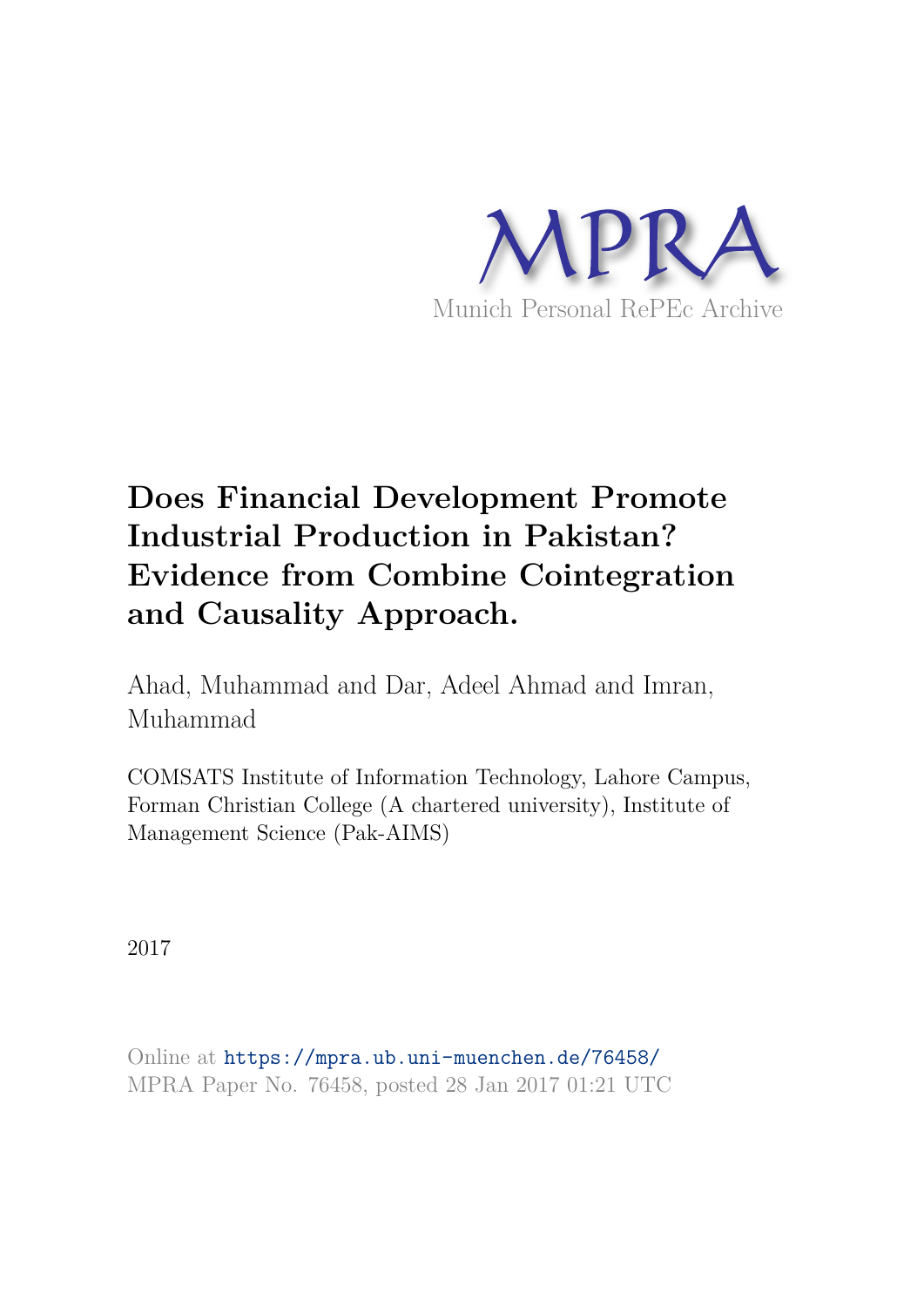# **Does Financial Development Promote Industrial Production in Pakistan? Evidence from Combine Cointegration and Causality Approach.**

#### **Muhammad Ahad**

Department of Management Science COMSATS Institute of Information Technology, Lahore Campus, 54000-Lahore, Punjab, Pakistan E-mail: [m.ahad68@yahoo.com](mailto:m.ahad68@yahoo.com) Phone: +92-332-690-5574

#### **Adeel Ahmad Dar**

Department of Economics, Forman Christian College (A chartered university), 54000 Lahore, Punjab, Pakistan. E-mail: [adeel\\_dar211@outlook.com](mailto:adeel_dar211@outlook.com) 

#### **Muhammad Imran**

Institute of Management Science (Pak-AIMS), 54000-Lahore, Punjab, Pakistan E-mail: [mimran@pakaims.edu.pk](mailto:mimran@pakaims.edu.pk) 

*Abstract:* This study investigates the impact of financial development on industrial production over the period of 1972-2014 in case of Pakistan. We use Bayer and Hanck (2013) combine cointegration technique to predict the long run relationship between financial development, saving and industrial production. The results predict three cointegration vectors which confirm the existence of long run relationship between underlying variables. The empirical evidence shows positive impact of financial development and savings on industrial growth in long run as well as in short run. The result of VECM Granger causality confirms the bidirectional causality between financial development and industrial production in long run. The variance decomposition approach shows that financial development has majour contribution in explaining industrial production. The impulse response function also confirms the results of variance decomposition. This research opens the new insights for policy making.

**Key words:** Industrial Production, Financial Development, Combine Cointegration, VECM Granger causality, Innovative Accounting Approach, Pakistan.

*JEL* **Classification:** L11, G2, C22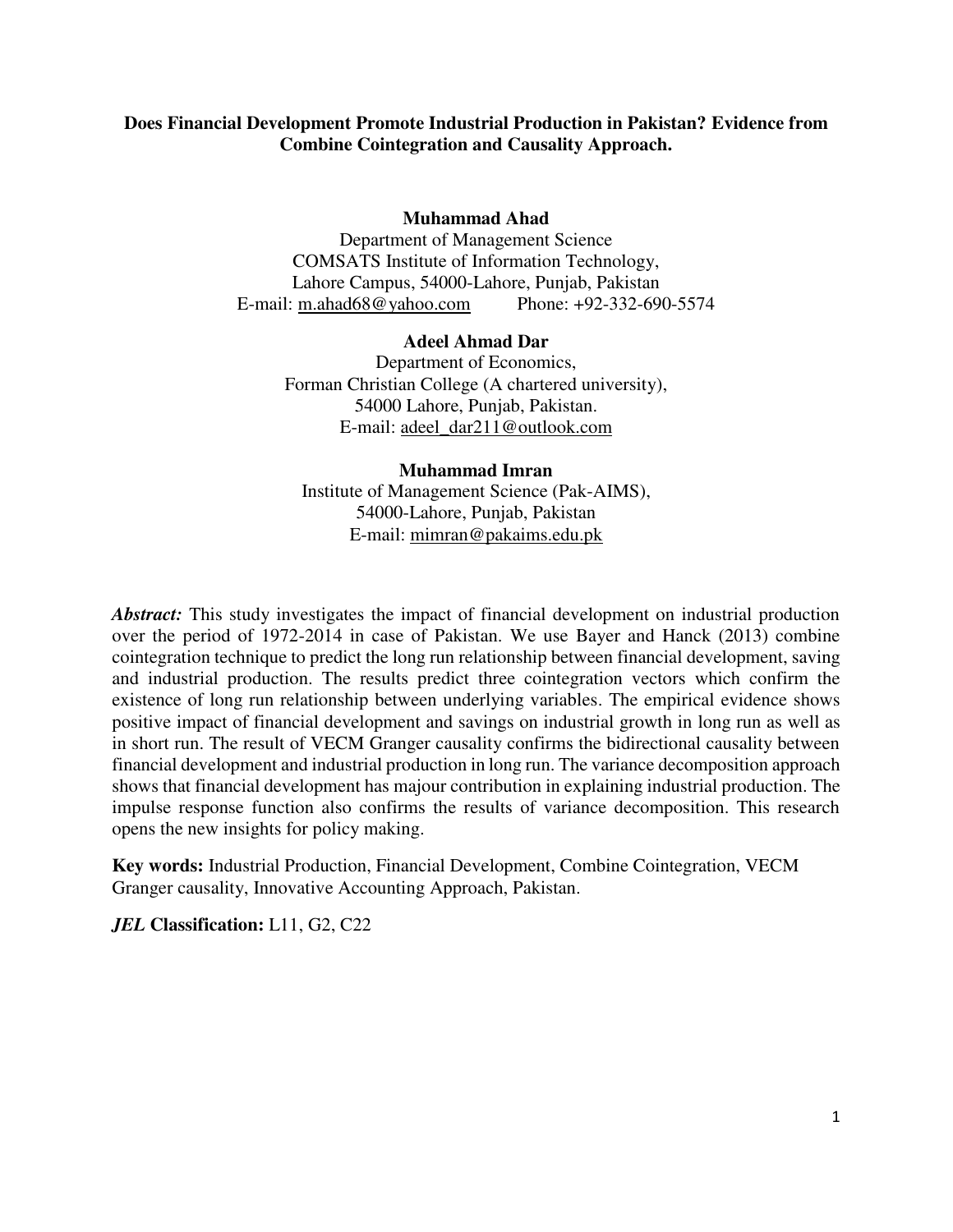# **1. Introduction**

Over the years, financial development has appeared as a necessary condition for high economic growth (Chang, 2002). In terms of its role, financial development seems as either supply leading or demand following. Supply leading role drives financial development as a catalyst for growth process while demand following role explains financial development as a result of economic growth (Patrick, 1966). Financial development refers to the channelization of savings into productive investment areas. But, the speed along with the efficiency of savings transfers hold more importance for financial development (Hye & Dolgopolova, 2011). It helps to promote the growth process through more exports (Omran & Bolbol, 2003; Ljungwall & Li, 2007; and Shahbaz and Zur-Rahman, 2010). In developing economies, domestic industries are benefitted in the form of technological transfer and efficient human capital via financial development. Consequently, the provision of new technology and efficient human capital increase output greater than the domestic demand. Then excess production goes in foreign markets as exports that further have a direct and positive impact on the growth process (Shahbaz & Zur-Rahman, 2014). China is a prime example of developing financial sector led growth phenomena via technological advancements and efficient human capital (He, 2007)

Pakistan being an emerging economy has initiated economic reforms through structural adjustment programs since 1990s. These reforms have focused to boast an industrial production capacity (Khan & Qayyum, 2007). Initially, free market entry for private banks was ensured to create a competitive and efficient financial market. In 1991, 10 new private banks entered Pakistan's financial market with United Bank Limited (UBL), and Habib Bank Limited (HBL) being private domestically owned banks performing operation in Pakistan. Similarly, Allied Bank Limited (ABL) and Muslim Commercial Bank (MCB) were partly denationalized. Open Market Operation (OMO) was introduced as an instrument replacing credit selling used for credit control. Banking courts were instigated for loan recovery with absolute autonomy to State Bank of Pakistan (SBP). The second phase of financial sector reforms took place in 1997. This phase targeted structure of public funds, corporate governance, control of corruption in financial markets and further extension of SBP's autonomy to ensure integration of financial market. Similarly, foreign currency accounts (FCAs) became operational with no tax on transfer payments, income tax and wealth tax. Insurance companies, microfinance bodies and investment banks that were promoted to facilitate short term liquidity to strengthen money market.

Financial liberalization was a pivotal aspect of these reforms. The main idea was to increase financial support to boost domestic production. For this purpose, banking sector reforms introduced to upgrade the domestic financial industry (Iimi, 2004). Before these economic reforms, real interest rate usually remained negative through administrative interference. The money market was inefficient because banks ignored borrower's credit rating. National firms had owned almost 94% of the assets of the financial sector. These firms were characterized by over staffing, poor financial services and the accumulation of bad debts.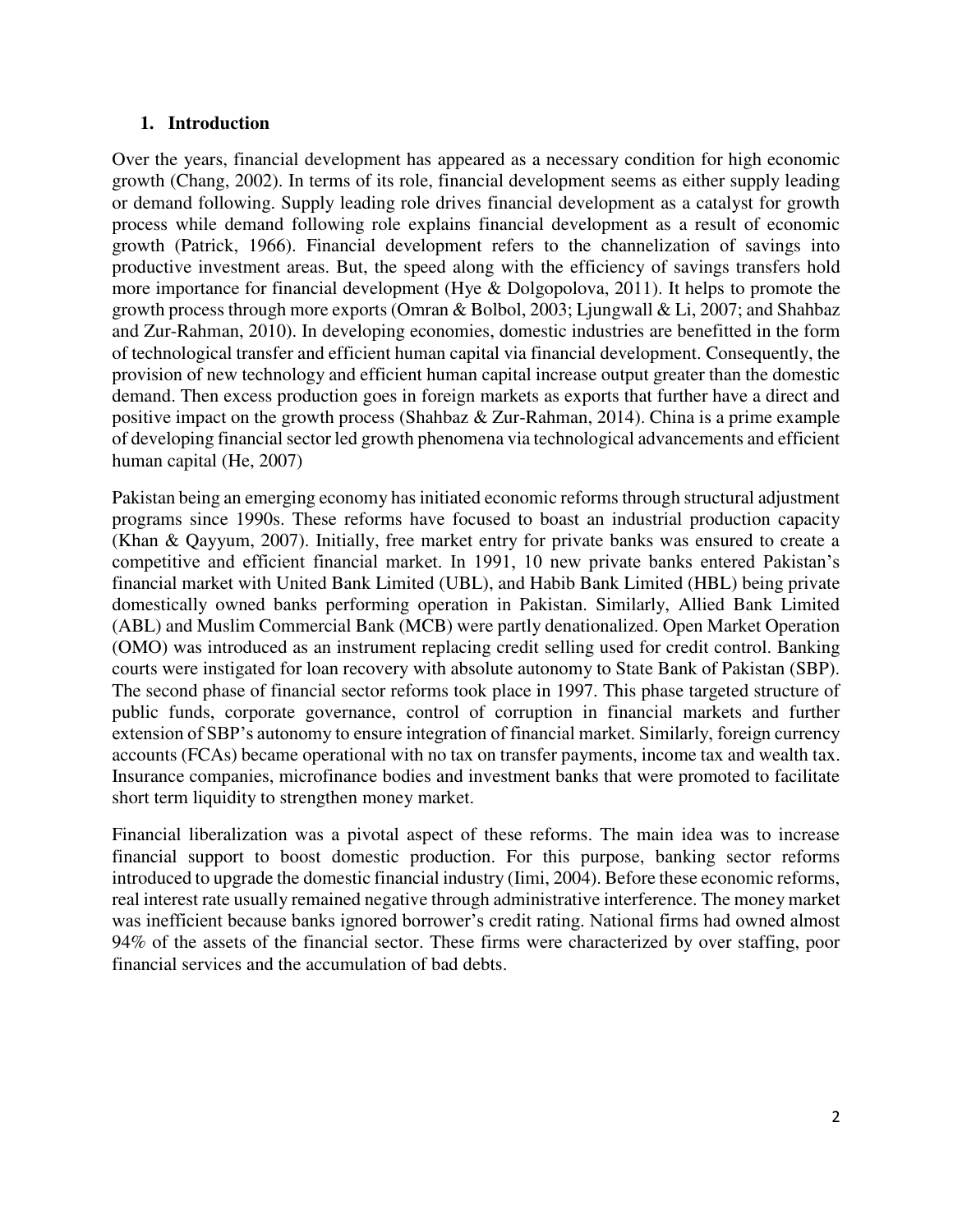Generally, financial development is categorized in three forms: (i) financial deepening (ii) financial broadening (iii) financial liberalization.<sup>1</sup> The financial reforms encouraged free price mechanism for financial instruments. It observed financial deepening, financial broadening and financial liberalization. During 1995-2005, SBP followed easy monetary policy. This prompted weighted average lending rate to drop down to 8.8% from 14.8%. On the other hand, the weighted average deposit rate (saving rate) dropped to 1.37%, discouraging future investment because it resulted in more interest rate spread. Low deposit rate tends to provide low savings to the market and a result low investment hinders both bank statement and economic growth of the economy. The financial reforms also had a direct impact on domestic industries of Pakistan. The average tariff rate dropped to 25% from 225% in 2005 (Husain, 2005).

Similarly, trade was promoted in contention to the World Trade Organization (WTO) rules and regulations. In 2001, trade to GDP ratio was 29%, which rose to 38% in 2005. These reforms had a significant impact on the industrial output of Pakistan's economy. The industrial output was worth 1252886 million rupees in 1997. By 2005, it dramatically rose to 1913639 million rupees. Moreover, real domestic credit per capita was reached 8001 rupees from 5505 and real exports per capita grew at the rate of 5% during 1991-2012 (Shahbaz & Rur-Rahman, 2014). These statistics prompted to investigate the impact of financial development on industrial growth of Pakistan.

This study fills the gap in the existing literature by numerous ways:  $1<sup>st</sup>$ , this study investigates the impact of financial development on industrial production in case of Pakistan;  $2<sup>nd</sup>$ , the cointegration relationship is tested by newly developed Bayar-Hanck combined cointegration approach; 3<sup>rd</sup>, we evaluate long run and short run dynamics for mentioned variables;  $4<sup>th</sup>$ , The direction of causality relationship between variables is tested by VECM Granger causality approach; 5<sup>th</sup>, Robustness of causality results are examined by using Innovative Accounting Approach (IAA) and Finally, this study explores the channels through which financial development has an impact on industrial production.

The rest of the paper is planned as follows: Section II covers the review of literature. Data collection, model construction and estimation strategy are explained in section III. Section IV covers the empirical estimations and results. Conclusion and recommendations are drawn in section V.

# **2. Literature Review**

l

Schumpeter (1934) identified financial development as a catalyst for economic growth. Since then, financial development has been a continuous debate on theoretical and empirical fronts. There are many studies that investigated the relationship between financial development and economic growth such as Deidda and Fattouh (2002); Neusser and Kugler (1998) and Qayyum (2006) have documented a positive link between developed financial sector and economic growth. Similarly, economies having developed financial sectors get easy finance for investment ventures complementing growth process (Kletzer & Bardhan, 1987; Rajan & Zingales, 1998). Studies by

<sup>&</sup>lt;sup>1</sup> The growth of financial instruments is known as financial deepening. Financial broadening refers to more financial transactions via financial instruments. While, removal of restrictions on financial transactions and movement of capital is called financial liberalization.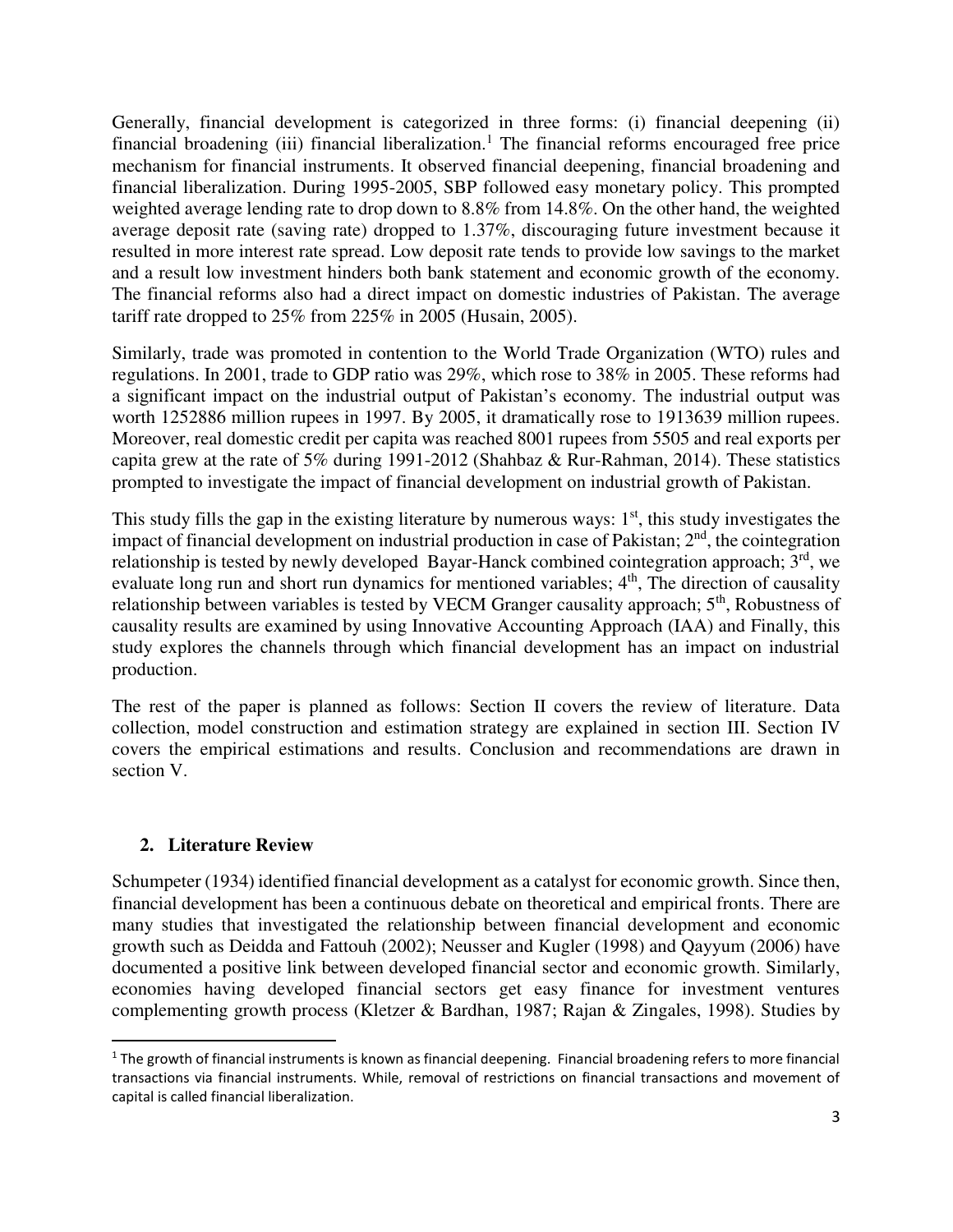Shaw (1973); McKinnon (1973) and Abiad et al. (2004) conceptualized the flow of savings into investment as financial deepening leading to economic growth. These studies support liberal interest regimes for greater return of savings for investment purposes. Bencivenga and Smith (1992) attributed financial development with policies affecting taxation on financial products. The supply of financial services depends upon a right amount of taxation in order to provide incentive for everybody.

Aziz and Duenwald (2002) assessed different investment projects in China after reform period 1978 and concluded a positive interaction between financial development and economic growth. Calderon and Liu (2003) evaluated 109 industrial countries using GDP per capita as dependent variable and financial development, initial human capital, initial income level, black market exchange rate premium and government size as explanatory variables. The results revealed a positive relationship between financial development and economic growth. Moreover, many empirical researches found bidirectional causality between financial development and economic growth (Demetriades & Hussein, 1996; Luintel & Khan, 1999; FitzGerald, 2006). But Liang and Jian-Zhou (2006) found unidirectional causality from growth to financial development by applying multivariate vector autoregressive approach for China over the period of 1952-2001. After that Shan and Jianhong (2006) argued bidirectional causality between financial development and economic growth in the case of China.

Guryay et al. (2007) determined the link between financial development and growth for North Cyprus. Their results showed that causality running from economic growth to financial development. While, Kyophilavong et al. (2016) found feedback effect between financial development and economic growth in the case of Lao PDR using 1984-2012.

Odhiambo (2007) also highlighted the country bound factors for financial development-growth relationship. It found demand-following response in Kenya and South Africa, while supply-leading response came dominant in Tanzania. Jalil and Ma (2008) used credit to private sector and deposit liability ration as a financial development proxy for the Pakistani and Chinese economy. The results probed positive and significant impact of financial development on economic growth of both Pakistan and China. Polat et al. (2015) used Bayer-Hanck combined cointegration technique to analysis the relationship between financial development and economic growth of South African over the period of 1970-2015. The results suggested a positive relationship between financial development and economic growth in both short and long run. Lan et al. (2015) targeted quarterly data for the time period 2001-2015 in Taiwan. Using Johansen Cointegration approach and Error Correction Model (ECM), the results showed a positive long run and the short run relationship between domestic savings and economic growth.

In case of Pakistan, there are many studies that explored financial development-economic growth relationship such as Khan et al. (2005) probed financial development led growth hypothesis for the time period 1971-2004 using ARDL approach. The results showed a positive impact of financial development on Pakistan's economic growth in both short run and long run. Similarly, Khan and Qayyum (2007) evaluated the relationship between financial development and economic growth over the period of 1961-2005 by applying ARDL approach. Their results also confirmed a positive impact of financial development on economic growth of Pakistan in both short run and long run. Jalil and Feridun (2011) also confirmed a positive relationship between financial development and economic growth over the period of 1975-2008 for Pakistan. Further, Mahmood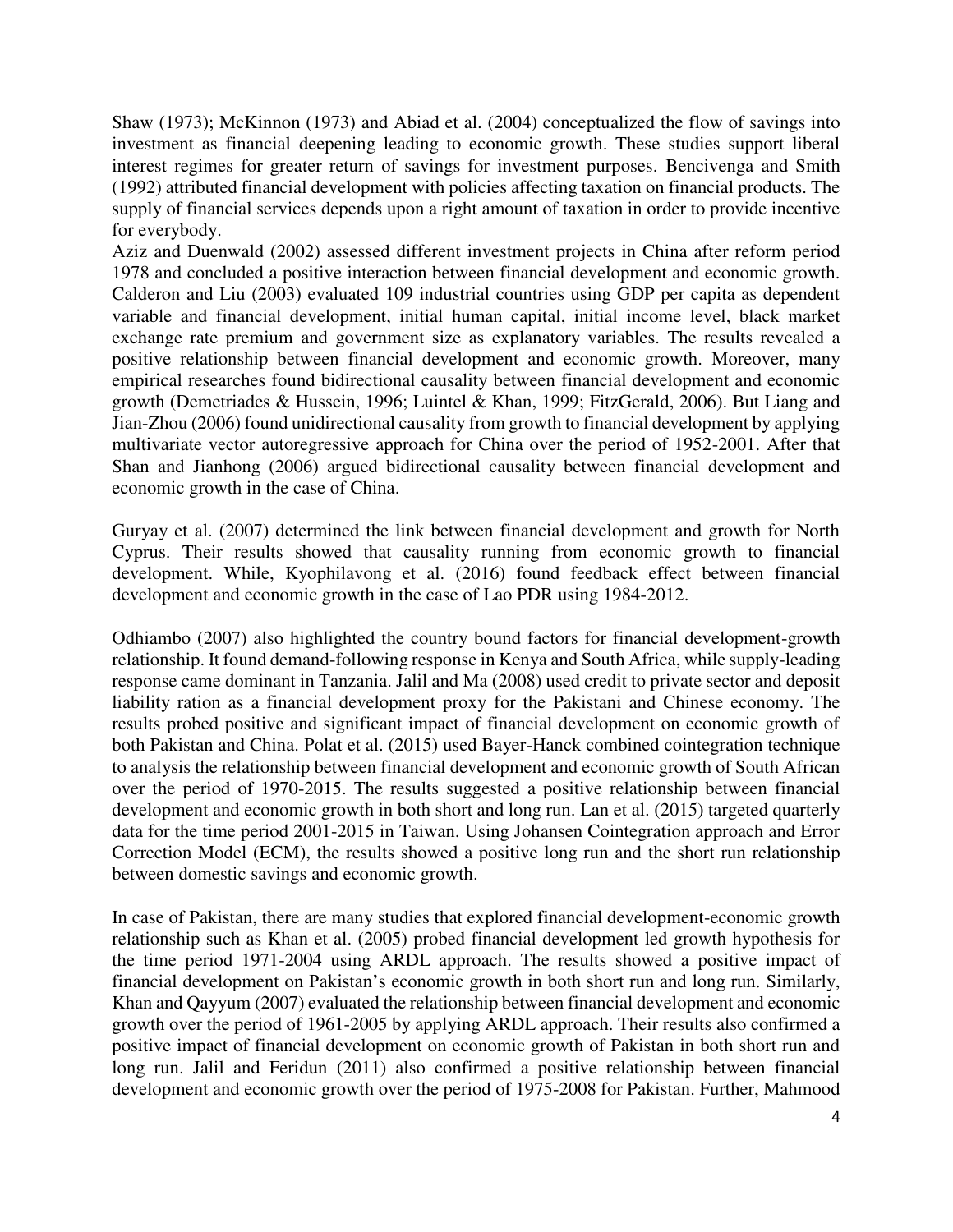(2013) argued that there is a positive and insignificant relationship between financial development and economic growth of Pakistan over the period of 1979-2008.

Similarly, there are many studies that examined the relationship between financial development and industrial growth such as Bagehot (1873) explored the role of financial development in the industrial revolution in Europe. This study concluded that the available monetary backup pushed the spectrum of industrial growth to a new level. It helped to reach raw materials from different parts of the world. The continuous financial backup kicked off innovative ideas and upgrading existing production methods. In addition, production of innovative ideas spurred technology and advanced production methods which boasted the parameter of industrial growth in Britain, then to other parts of Europe. While, Haber (1991) predicted that emergence of national corporations is an essential reason of financial development during the industrial revolution. The results concluded that incentives for savers will bring more savings and appropriate returns on investment will create an ideal environment for investors that will boast the spectrum of financial system and economic growth of economies. Schumpeter (1912) discovered that banks provided financial capital due to increase in financial demand to support industrial revolution. They also developed a smooth mechanism for funds availability.

Levine (1997) concluded that a more developed financial structure creates both forward and backward linkages. Going forward, it facilitates transactions, diversification of products and exerts corporate checks in the production process. On the other hand, it also promotes more flows of savings to continue a sustainable movement of capital in the market. Not surprisingly, nonfinancial developments in form of communication services, workstations, formal rules and regulations as well as growth itself, created a need for more stable and dynamic financial structure for sustainable industrial growth. Similarly, Chang (2002) evaluated both demand following and supply leading hypothesis for financial development and economic growth for China. Johansen cointegration has confirmed the long run relationship between financial development and economic growth. Becker and Greenberg (2003) targeted industry and country-pair data for financial development led exports relationship. Their results displayed that financial development is a main reason to decrease in exports. Rahman (2004) used structural VAR approach for Bangladesh over the period of 1976-2005. Their results confirmed supply leading hypothesis for Bangladesh.

Tadesse (2004) investigated the impact of financial development on the industrial sectors of 38 economies for the time period 1980-1995. The maximum likelihood approach predicted a positive long run as well as the short run relationship between credit availability to the manufacturing sector and its growth. The financial development also has a direct and positive relationship with technological advancement and total factor productivity of industrial sector. Kabango (2009) focused 20 Malawi industrial sectors over the period of 1970-2004. The results exposed that there is a bidirectional causality between financial development and industrial sector growth of Malawi economy. Further, the financial development improves the domestic industrial setup along with the cost of credit availability to industrial sector. Moreover, Udoh and Ogbuagu (2012) investigated the relationship between financial sector development and industrial production for the Nigerian economy over the period of 1970-2009. Their results confirmed the existence of the long run relationship between the variables. Financial development has negative, but significant impact on industrial production in the short run as well as in the long run.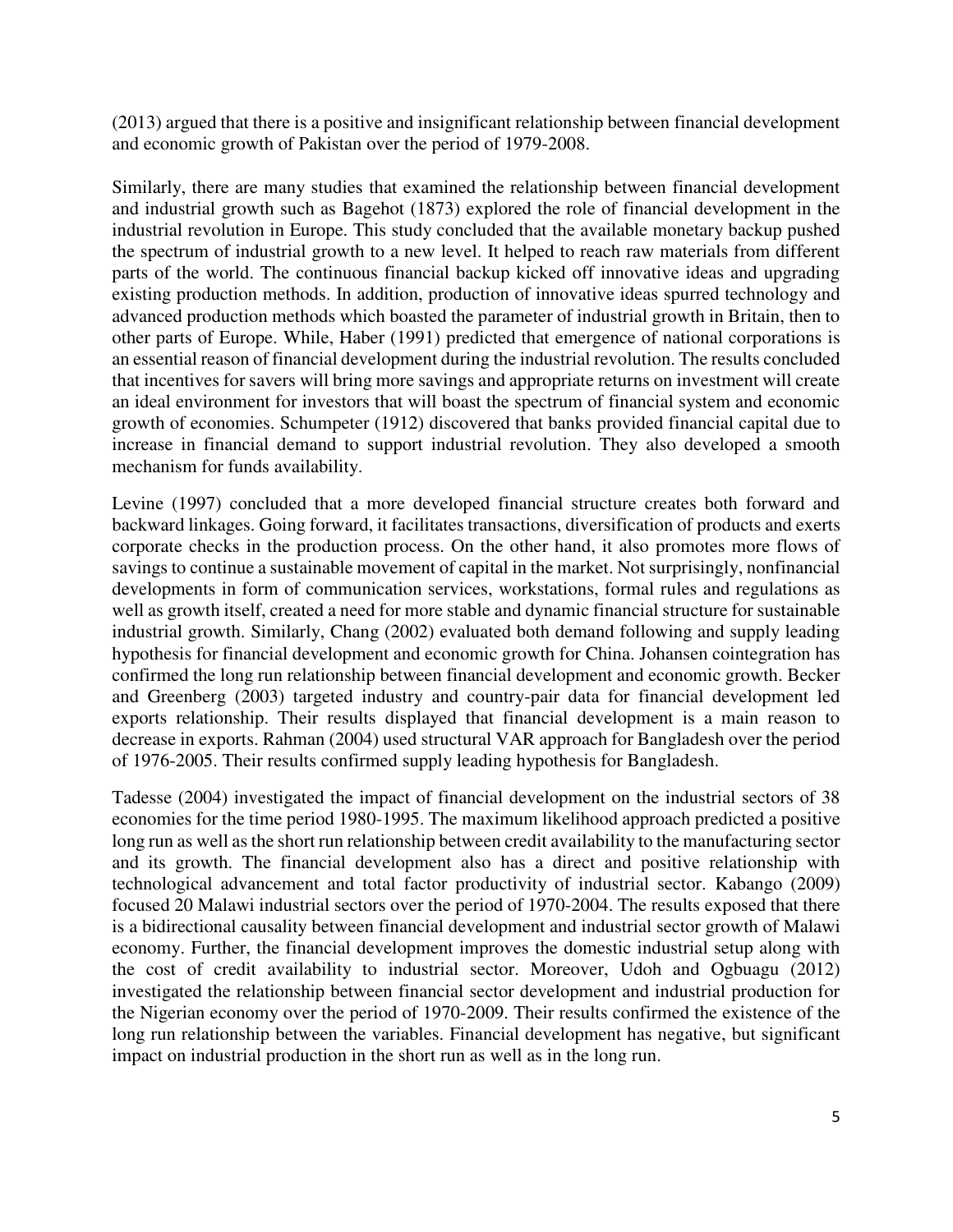Chen and Guariglia (2013) predicted that financial activities promoted industrial growth in China by making a panel of 144776 Chinese firms over the period 2001-2007. This study applied both direct and indirect approaches to estimate the relationship between financial development and industrial growth. Their results revealed that firms having financial access increase their productivity. Moreover, an increase in productivity of Chinese firms rises the supply to other markets. Similarly, He et al. (2014) analyzed the growth of Chinese industrial regions for the time period 1998-2010. Using Robust Standard Errors approach, their results indicated a strong positive impact of financial development on the industrial growth. It has concluded that Chinese industrial regions with the developed financial sector are attributed to more growth than others. Lee et al. (2015) used the time span 2003-2010 for disaggregated data on Chinese economy using traditional panel approach. The results confirmed a positive relationship of financial development with industrial growth.

After reviewing the literature, we determine that existing literature lacks to investigate the impact of financial development on industrial growth in case of Pakistan. The literature has predicted that countries with strong industrial sector show more economic growth. On the other hand, development in industrial production improves the standard of living. Financial development as one of the main determinant of industrial production in Pakistan has been ignored by previous literature that helped to promote industrial sector.

#### **3. Data Collection, Model Development and Estimation Strategy:**

Following the above discussion, this study has extended industrial production function by incorporating financial development as potential determinant of industrial sector growth. The general function of industrial production is given below:

$$
Ip_t = f(Fd_t, sav_t) \tag{1}
$$

$$
Ip_t = \beta_0 + \beta_1 F d_t + \beta_2 s a v_t + \mu_t
$$
\n<sup>(2)</sup>

Further, we have transformed data series into logarithm to get elasticities. The estimated logarithm function is following:

$$
\ln I p_t = \beta_0 + \beta_1 \ln F d_t + \beta_2 \ln s a v_t + \mu_t \tag{3}
$$

Here, ln *Ipt* is natural log of real industry value added proxy of industrial production, ln *Fdt* is natural log of real domestic credit to private sector per capita proxy of financial development and ln *savt* is natural log of gross domestic saving percentage of GDP calculated as GDP less final consumption expenditure. All data series has obtained from world development indicators (CD-ROM, 2014). This study covers the time period of 1972-2014.

#### **3.1. Bayer and Hanck Combined Cointegration**

In econometric literature, there are many cointegration tests have been developed by Engle and Granger (1987), Johansen (1991), Phillips and Ouliaris (1990) cointegration, Error Correction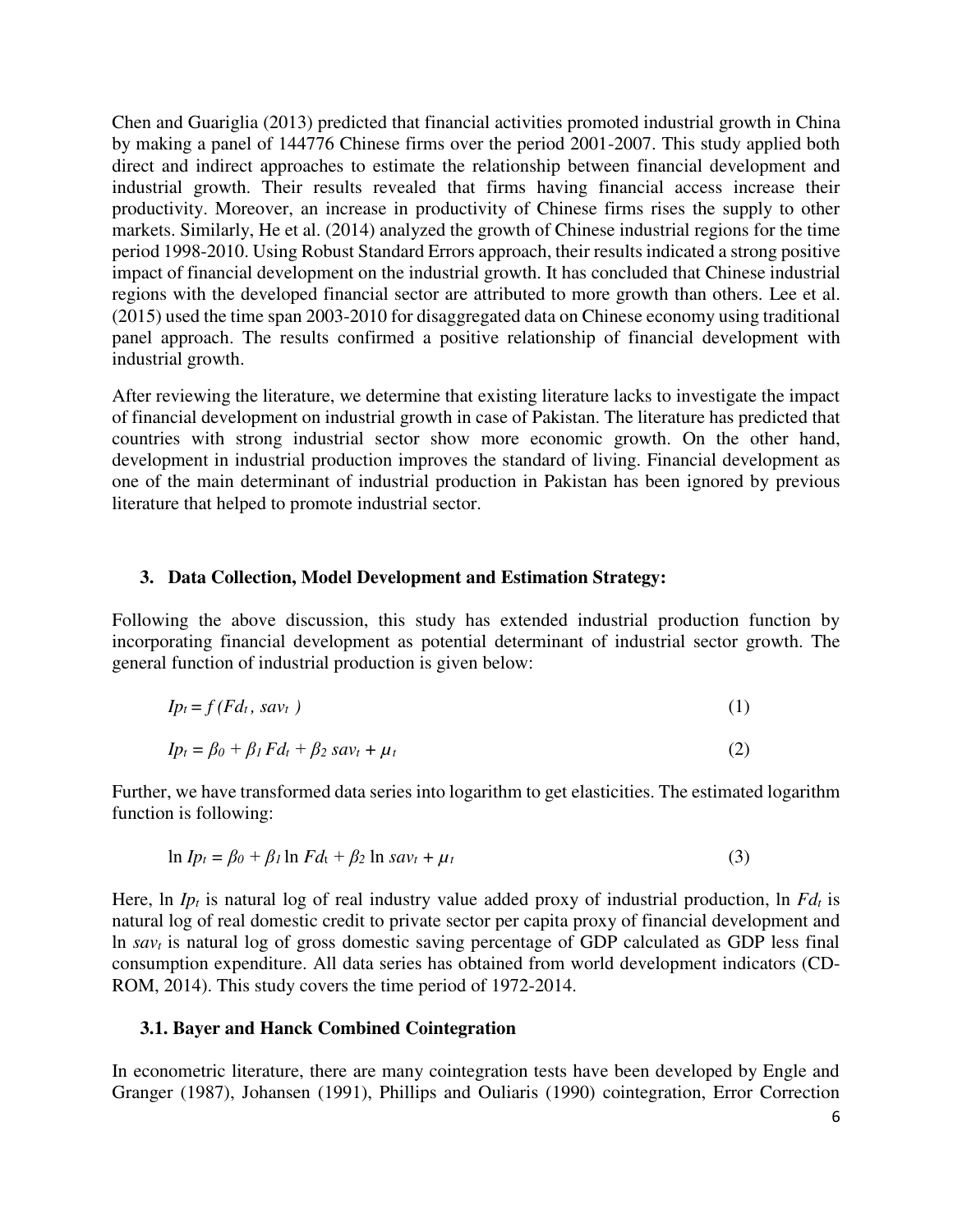Mechanism (ECM) based on Boswijk (1994) F-statistics and Banerjee et al. (1998) t-statistics is generally used. These tests have different properties and provide different results.

To enhance the power of cointegration, Bayer and Hanck (2013) produced combined cointegration test based on several cointegration approaches. This approach provides joint statistics to test the null of no-cointegration for more comprehensive results. If the null is rejected means alternative is accepted that support existence of cointegration. Following Bayer and Hank (2013), the combination of the computed significance level (*p*-value) of individual cointegration test in this paper is in the Fisher's formulas as follows

$$
EG - JOH = -2 [\ln(P_{EG}) + (P_{JOH})]
$$
 (4)

EG – 
$$
JOH - BO - BDM = -2[\ln(P_{EG}) + (P_{JOH}) + (P_{BO}) + (P_{BDM})]
$$
 (5)

Here, *EG* represents the statistics of Engle and Granger, *JOH* displays the statistics of Johansen, *BO* shows the statistics of Boswijk and *BDM* represents the statistics of Banerjee et al. Similarly, *PEG*, *PJOH*, *PBO* and *PBDM* are the p-values of various individual cointegration tests respectively. It is assumed that if the estimated Fisher statistics exceed the critical values provided by Bayer and Hanck (2013), the null hypothesis of no-cointegration is rejected.

#### **3.2. VECM Granger Causality**

If cointegration has confirmed between the variables, we may proceed to VECM Granger causality to test the direction of causality. The VECM Granger causality divides the direction of causality into the long and short run. The Granger causality test with VECM framework is as follows:

$$
\Delta L I p_t = \mathcal{G}_1 + \sum_{i=1}^p \mathcal{G}_i \Delta L I p_{t=i} + \sum_{j=1}^q \mathcal{G}_j \Delta L F d_{t=j} + \sum_{k=1}^n \mathcal{G}_k \Delta L s a v_{t=k} + \eta_1 E C M_{t-1} + \mu_i
$$
(6)

$$
\Delta L F d_t = \lambda_1 + \sum_{i=1}^p \lambda_i \Delta L F d_{t=i} + \sum_{j=1}^q \lambda_j \Delta L I p_{t=j} + \sum_{k=1}^n \lambda_k \Delta L s a v_{t=k} + \eta_2 E C M_{t-1} + \mu_i
$$
 (7)

$$
\Delta Lsav_{t} = \delta_{1} + \sum_{i=1}^{p} \delta_{i} \Delta Lsav_{t=i} + \sum_{j=1}^{q} \delta_{j} \Delta Llp_{t=j} + \sum_{k=1}^{n} \delta_{k} \Delta LFd_{t=k} + \eta_{3}ECM_{t-1} + \mu_{i}
$$
(8)

Where,  $\Delta$  is a difference, ECM denotes the error correction term that has derived from long run cointegration.  $\mathcal{G}_1$ ,  $\lambda_1$  and  $\delta_1$  are constant and  $\eta$  (i=1,2,3,) are uncorrelated error term with zero mean. The optimal lag *p* is determined by Akaike Information Criterion (AIC) because of its superior properties. The long run causality is displayed by the significance of lagged *ECM* terms using *t* test. For short run causality is determined by F-statistics or Wald test.

#### **3.3. Innovative Accounting Approach (IAA) for Granger Causality**

We apply innovative accounting approach (IAA) to investigate the causal relationship between industrial production, financial development and savings due to limitations of the Granger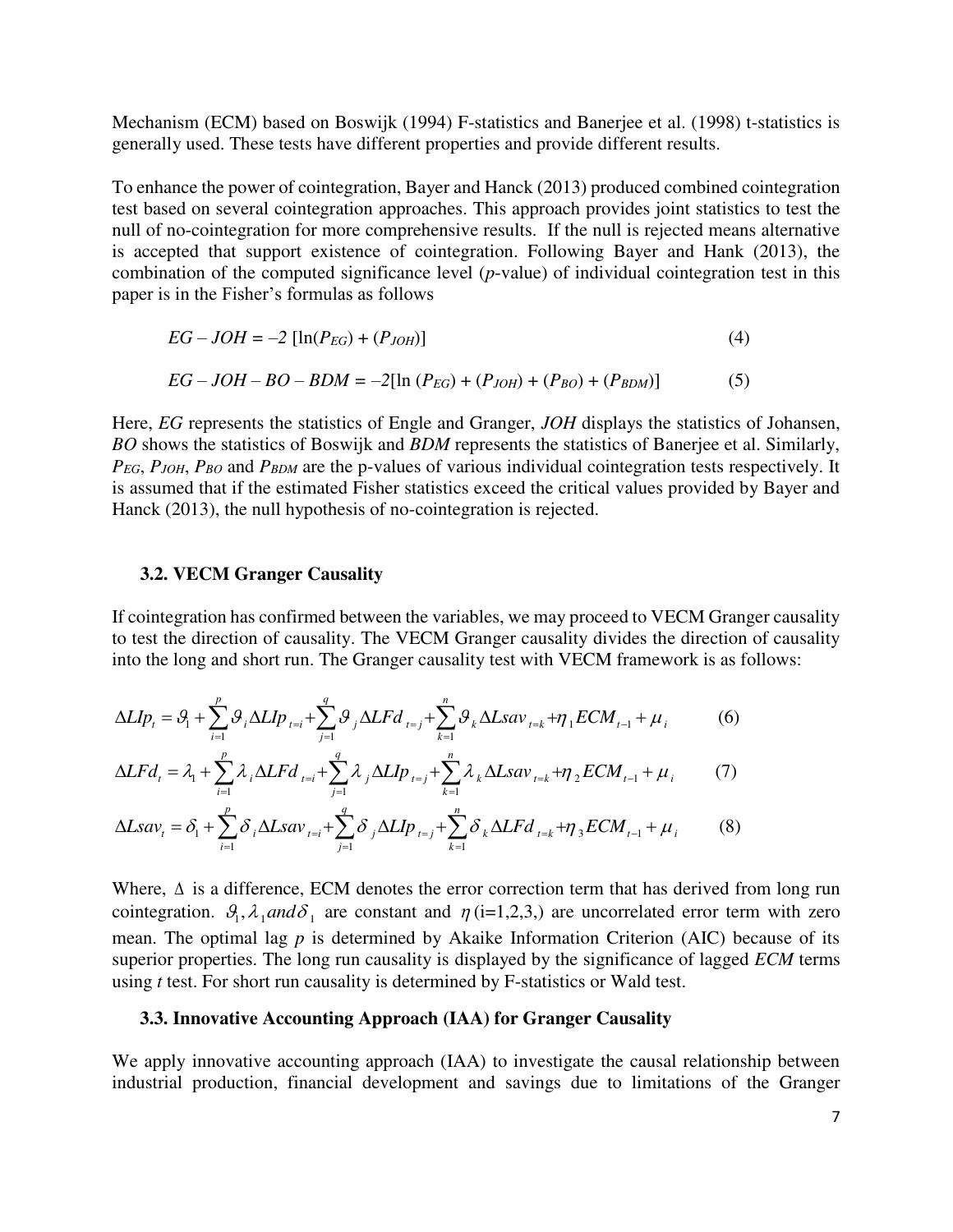causality test. It avoids the problem of endogeneity and integration of the series. Granger causality only shows a causal relationship between variables within the sample period while innovative accounting approach extracts the causal relationship beyond the selected sample period. Further, this technique decomposes forecast error variance for each series following a standard deviation shock to a specific variable and enables us to test which series is strongly impacted and vice versa Arouri et al. (2014). In depth, impulse response function identifies the timeline that displays the impact of the shocks of the series in the VAR model. By applying this approach, we can explain the shock with its own series with the model and with other series in the model. A VAR approach representing the following arrangement (Shan, 2005):

$$
\varphi_t = \sum_{i=1}^k \delta_i \varphi_{t-i} + \eta_t
$$
  

$$
\varphi_t = (I p_t, F d_t, s a v_t)
$$
 (9)

 $W$ *here*,

$$
\eta_{_t}\,{=}\,(\eta_{_{lp}},\eta_{_{Fd}},\eta_{_{sav}})
$$

 $\delta_i$  are the estimated coefficient and  $\eta$  is the vector of the error terms.

#### **4. Empirical Estimation and Results Interpretation:**

Table-1 explains descriptive statistics. Jarque-Bera shows that the data series are normally distributed holding zero mean and constant variance. To examine the long run relationship between variables, it is necessary to check the stationary of data. Data series should be integrated at level i.e. *I (0)* or first difference i.e. *I (1)* or mix i.e. *I (0)/I (1)* but it should not be stationary at second difference. For this purpose, many tests have been developed such as ADF by Dicky and Fuller (1981), P-P by Philip and Perron (1988), DF-GLS by Elliot et al. (1996) and NG and Perron (2001). This study is applying the Ng-Perron unit root test because these traditional unit root tests provide vague results once data span is small but Ng-Peroon unit root test provides consistent and efficient results and suitable for small data set. The results of Ng-Perron unit root test are reported in table-2. Their results reveal that a series of data have a unit root problem at the level, but the unit root problem seems to be solved when we take data at first difference. It means that series are integrated at  $1<sup>st</sup>$  difference  $I(1)$ .

| Variables                            | $ln Ip_t$   | $\ln F d$ , | $\ln sav_t$ |  |  |
|--------------------------------------|-------------|-------------|-------------|--|--|
| Mean                                 | 23.26193    | 4.217489    | 22.31148    |  |  |
| Median                               | 23.39074    | 4.131480    | 22.79499    |  |  |
| Maximum                              | 24.29928    | 5.995108    | 23.69204    |  |  |
| Minimum                              | 21.98352    | 2.788708    | 20.09159    |  |  |
| Std. Dev.                            | 0.706450    | 0.986332    | 1.115600    |  |  |
| <b>Skewness</b>                      | $-0.235347$ | 0.401869    | $-0.486164$ |  |  |
| Kurtosis                             | 1.879495    | 2.030535    | 1.942363    |  |  |
| Jarque-                              |             |             |             |  |  |
| Bera                                 | 2.523352    | 2.709171    | 3.526033    |  |  |
| Probability                          | 0.283179    | 0.258054    | 0.171527    |  |  |
| <b>Source:</b> Author's calculations |             |             |             |  |  |

**Table-1. Descriptive Statistics**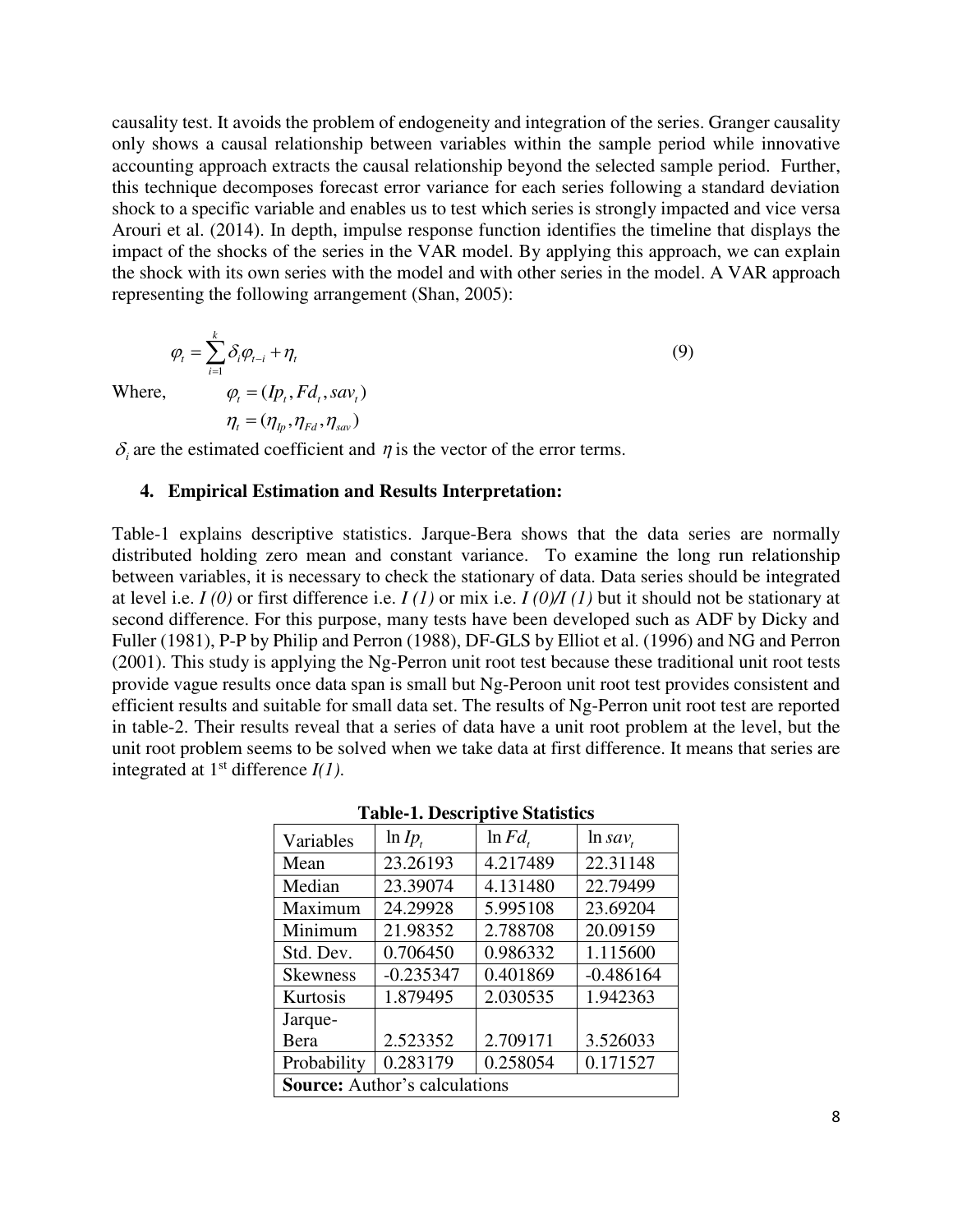| <b>Variables</b>                                                       | <b>MZa</b>    | <b>MZt</b> | <b>MSB</b> | <b>MPT</b> |
|------------------------------------------------------------------------|---------------|------------|------------|------------|
| $ln Ip_t$                                                              | $-1.80422$    | $-0.69034$ | 0.38263    | 33.3590    |
| $\ln Fd_{t}$                                                           | $-8.66568$    | $-2.02216$ | 0.23335    | 10.7198    |
| $ln \, \text{sav}_t$                                                   | $-8.92829$    | $-1.99525$ | 0.22347    | 10.6336    |
| $\Delta$ ln Ip,                                                        | $-19.0124**$  | $-3.07448$ | 0.16171    | 4.84582    |
| $\Delta$ ln $Fd$ ,                                                     | $-16.9797***$ | $-2.88550$ | 0.16994    | 5.53584    |
| $\Delta$ ln sav,                                                       | $-19.4558**$  | $-3.11838$ | 0.16028    | 4.68723    |
| Significance at 1%, 5% and 10% is shown by *, ** and *** respectively. |               |            |            |            |
| <b>Source:</b> Author's calculations                                   |               |            |            |            |

**Table-2: Ng-Perron Unit Root Test** 

After confirming the stationary of data, we may proceed with cointegration test. This study is applying Bayer and Hanck (2013) combine cointegration test to investigate the long run relationship between variables because our data series is stationary at  $1<sup>st</sup>$  difference I(1). For Bayer and Hanck, (2013) combine cointegration test, we need optimal lags that can be taken from lag length criteria. The results by Lag length criteria are displayed in table-4. The results provide different approaches such as sequential modified LR test statistic, final prediction error, Aaike information criterion, Schwarz information criterion and Hannan-Quinn information criterion to identify optimal lag. This study is following Aaike Information Criterion (AIC) for selection of optimal lags because Lütkepohl (2006) stated that Aaike Information Criterion (AIC) has superior properties for a small data set over any other lag length criteria.

|                                        | VAR Lag Order Selection Criteria         |                                                                      |             |              |              |              |  |
|----------------------------------------|------------------------------------------|----------------------------------------------------------------------|-------------|--------------|--------------|--------------|--|
| Lag                                    | LogL                                     | LR                                                                   | <b>FPE</b>  | <b>AIC</b>   | <b>SC</b>    | HO           |  |
| 0                                      | 74.21585                                 | NA                                                                   | 2.64e-07    | $-3.795451$  | $-3.621298$  | $-3.734054$  |  |
| 1                                      | 251.4001                                 | 306.4808*                                                            | $4.37e-11*$ | $-12.50811*$ | $-11.63735*$ | $-12.20113*$ |  |
| $\overline{c}$                         | 267.2715                                 | 24.02156                                                             | $4.55e-11$  | $-12.50116$  | -10.93378    | -11.94859    |  |
| $\overline{3}$                         | 277.2900                                 | 12.99701                                                             | $6.85e-11$  | $-12.17784$  | -9.913845    | -11.37967    |  |
| 4                                      | 283.7261                                 | 6.958002                                                             | $1.36e-10$  | $-11.66087$  | -8.700267    | $-10.61712$  |  |
|                                        |                                          | * indicates lag order selected by the criterion.                     |             |              |              |              |  |
|                                        |                                          | LR: sequential modified LR test statistic (each test at $5\%$ level) |             |              |              |              |  |
|                                        | FPE: Final prediction error              |                                                                      |             |              |              |              |  |
|                                        | <b>AIC:</b> Akaike information criterion |                                                                      |             |              |              |              |  |
| SC: Schwarz information criterion      |                                          |                                                                      |             |              |              |              |  |
| HQ: Hannan-Quinn information criterion |                                          |                                                                      |             |              |              |              |  |
|                                        | <b>Source:</b> Author's calculations     |                                                                      |             |              |              |              |  |

**Table-4: Lag Length Criteria** 

The results of Bayer and Hanck (2013) combine cointegration test is presented in table-5. The results confirmed the existence of cointegration between variables because F-statistics for EG-JOH and EG-JOH-BO-BDM, in case of *Ipt*, *Fdt* and *savt* are greater than the critical values at 1%, 5 % and 10% level of significance. This indicates that F-statistics for EG-JOH and EG-JOH-BO-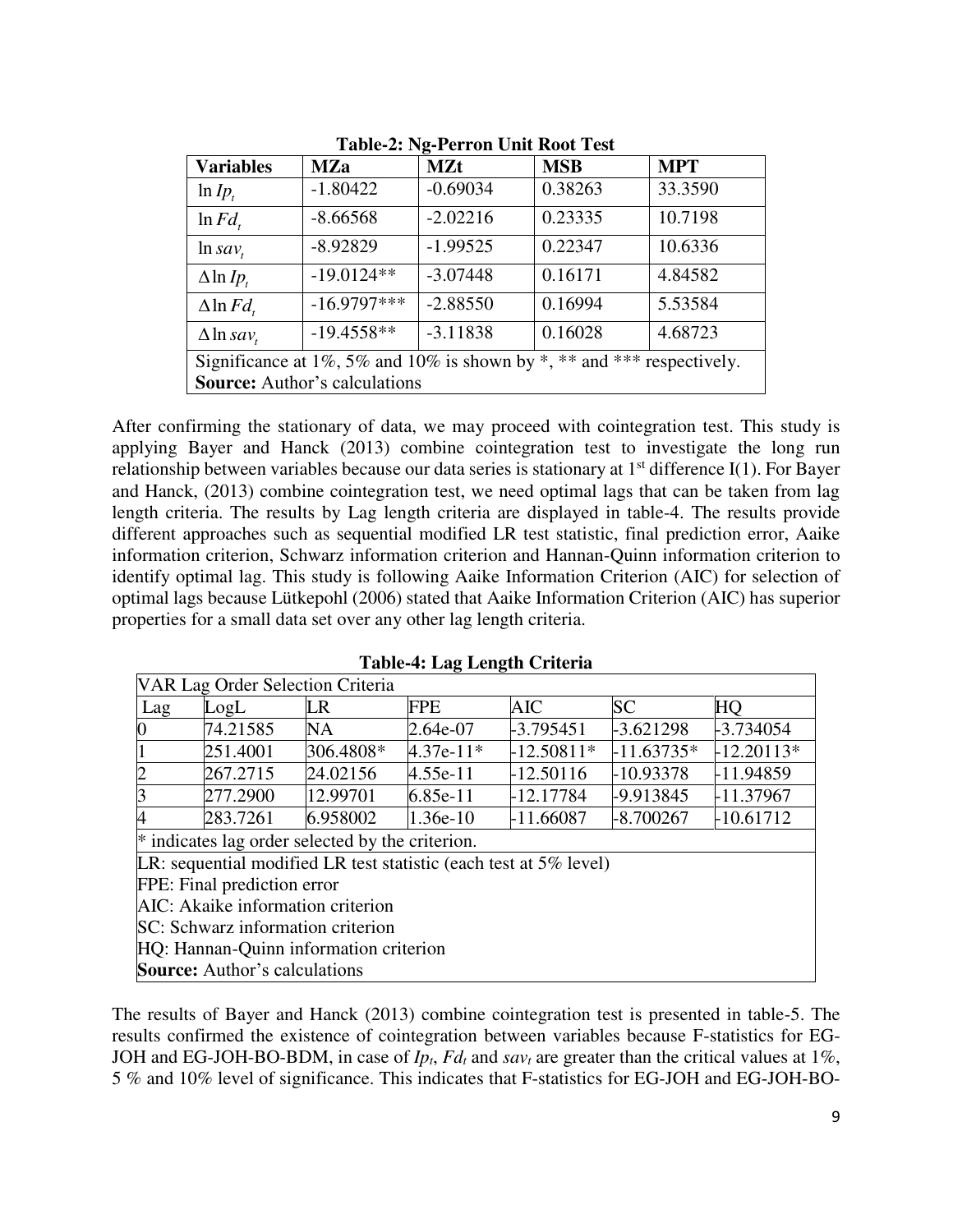BDM statistically reject the null hypothesis of no cointegration between variables. This suggests that the long run relationship exists between industrial production, financial development and saving over the period of 1972-2014 in case of Pakistan.

|                                                                                  |               |           | o                  |               |  |  |
|----------------------------------------------------------------------------------|---------------|-----------|--------------------|---------------|--|--|
| <b>Estimated models</b>                                                          | EG-JOH-       | EG-JOH    | <b>Optimal Lag</b> | Cointegration |  |  |
|                                                                                  | <b>BO-BDM</b> |           |                    |               |  |  |
| $I p_t = f (F d_t, s a v_t)$                                                     | $26.75**$     | 23.89*    |                    | Yes           |  |  |
| $Fd_t = f(Ip_t, sav_t)$                                                          | $16.41***$    | $14.24**$ |                    | Yes           |  |  |
| $sav_t = f(Fd_t, Ip_t)$                                                          | 96.91*        | $23.23*$  |                    | Yes           |  |  |
| Significance Level                                                               | EG-JOH-BO-BDM |           | EG-JOH             |               |  |  |
| $1\%$                                                                            | 31.169        |           | 16.259             |               |  |  |
| 5%                                                                               | 20.486        |           | 10.637             |               |  |  |
| $10\%$                                                                           | 16.097        |           | 8.363              |               |  |  |
| Note: *, ** and *** describe significant at 1%, 5% and 10% level of significance |               |           |                    |               |  |  |
| respectively. Optimal lag length is selected by AIC.                             |               |           |                    |               |  |  |
| <b>Source:</b> Author's calculations                                             |               |           |                    |               |  |  |

**Table-5: Bayer and Hanck Combine Cointegration Test** 

Table-6 explains the marginal contribution of independent variables to the dependent variable in the long run. We find financial development and savings have a positive and significant impact on industrial production. This predicts that financial development and saving contribute in industrial production. The coefficient of financial development explains that one percent increase in financial development leads to increase industrial production by 0.33 percent remaining other things constant. Similarly, the coefficient of savings shows that one percent rise in savings leads to increase industrial production by 0.34 percent remaining other things constant. It requires a long time to develop a financial system by providing long term loans for growth of industrial production. Moreover, savings also need many years to convert into investments that further enhance industrial production. The value of R-squared shows that 98 percent of model is explained by the explanatory variables. F-statistics illustrate that the overall model is good and significant at 1 percent significance level. The value of Durban Watson (DW) test confirms the absence of autocorrelation.

| Dependent Variable: $\ln I_{p_t}$ |             |            |              |  |  |
|-----------------------------------|-------------|------------|--------------|--|--|
|                                   | Coefficient | Std. error | T-statistics |  |  |
| Constant                          |             |            |              |  |  |
| $\ln Fd_{t}$                      | $0.3332*$   | 0.0405     | 8.2084       |  |  |
| $\ln sav_t$                       | $0.3450*$   | 9.6144     | 9.6144       |  |  |
| R-squared                         | 0.9824      |            |              |  |  |
| Durbin-Watson                     | 1.73546     |            |              |  |  |
| F-statistic                       | 1062.95     |            |              |  |  |
| Prob.                             | 0.00000     |            |              |  |  |

#### **Table-6: Long Run Analysis**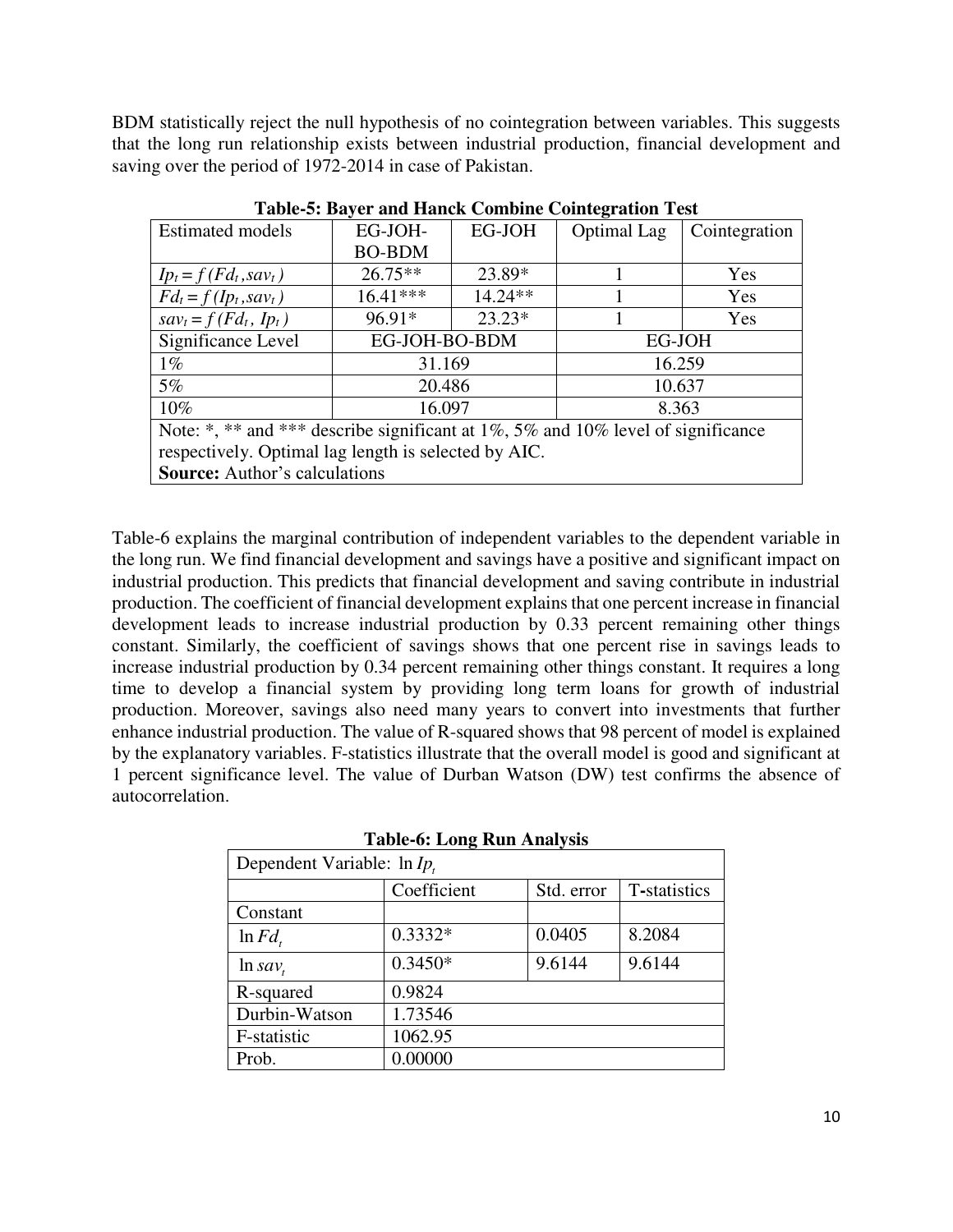Note: significance at  $1\%$  and  $5\%$  is shown by  $*$  and  $**$ respectively. **Source:** Author's calculations

Table-7 describes the results of the short run relationship between variables. In the short run, only financial development has a positive and significant impact on industrial production. But savings have a positive and insignificant impact on industrial production in the short run. It explains that if people will increase savings in the short run, they will invest these savings that will lead to increase in industrial production. The value of lagged *ECM* is -0.18 that is negative and significant at the 1 percent level of significance. It indicates the speed of convergence from disequilibrium towards equilibrium from short run to long run. The model will move from disequilibrium to equilibrium with the speed of 18 percent each year. It will take approximately 5 years and 5 months to an reach equilibrium level in the long run. The F-statistics show overall model is significant in the short run. Durban-Watson confirms the absence of autocorrelation among the series.

When we compare long and short run results, we come to know that financial development increases industrial growth both in the short and long run but the coefficients are different. In the short run, both independent variables have a very less marginal impact on industrial production. In the long run, the impact of financial development and saving is much greater than short run because it takes many years to develop the industrial sectors via investments.

| Dependent Variable: $\Delta$ ln Ip.                             |             |            |              |  |
|-----------------------------------------------------------------|-------------|------------|--------------|--|
|                                                                 | Coefficient | Std. error | T-statistics |  |
| Constant                                                        | $0.0508*$   | 0.0070     | 7.2146       |  |
| $\Delta \ln F d$ ,                                              | $0.0595*$   | 0.0624     | $-3.3484$    |  |
| $\Delta$ ln sav,                                                | 0.0327      | 0.0289     | 1.1318       |  |
| $ECM_{t-1}$                                                     | $-0.1842*$  | 0.0675     | $-2.7271$    |  |
| R-squared                                                       | 0.4017      |            |              |  |
| Durbin-Watson                                                   | 1.3874      |            |              |  |
| F-statistics                                                    | 3.0329      |            |              |  |
| Prob.                                                           | 0.0416      |            |              |  |
| Note: significance at 1%, 5% and 10% is shown by $*$ , $**$ and |             |            |              |  |
| *** respectively.                                               |             |            |              |  |
| <b>Source:</b> Author's calculations                            |             |            |              |  |

**Table-7: Short Run Analysis** 

Once the cointegration has confirmed, there must be a causal relationship among variables. This relationship can be unidirectional or bidirectional depending on the nature of variation. The Granger (1969) revealed that this approach is appropriate once variables are integrated at the same level of integration. The existence of cointegration leads us to apply VECM granger causality. It provides a clear picture for policy makers to understand the direction of causal relationships between industrial production, financial development and saving. The results of VECM Granger causality are reported in table-8. The findings indicated that bidirectional causality exists between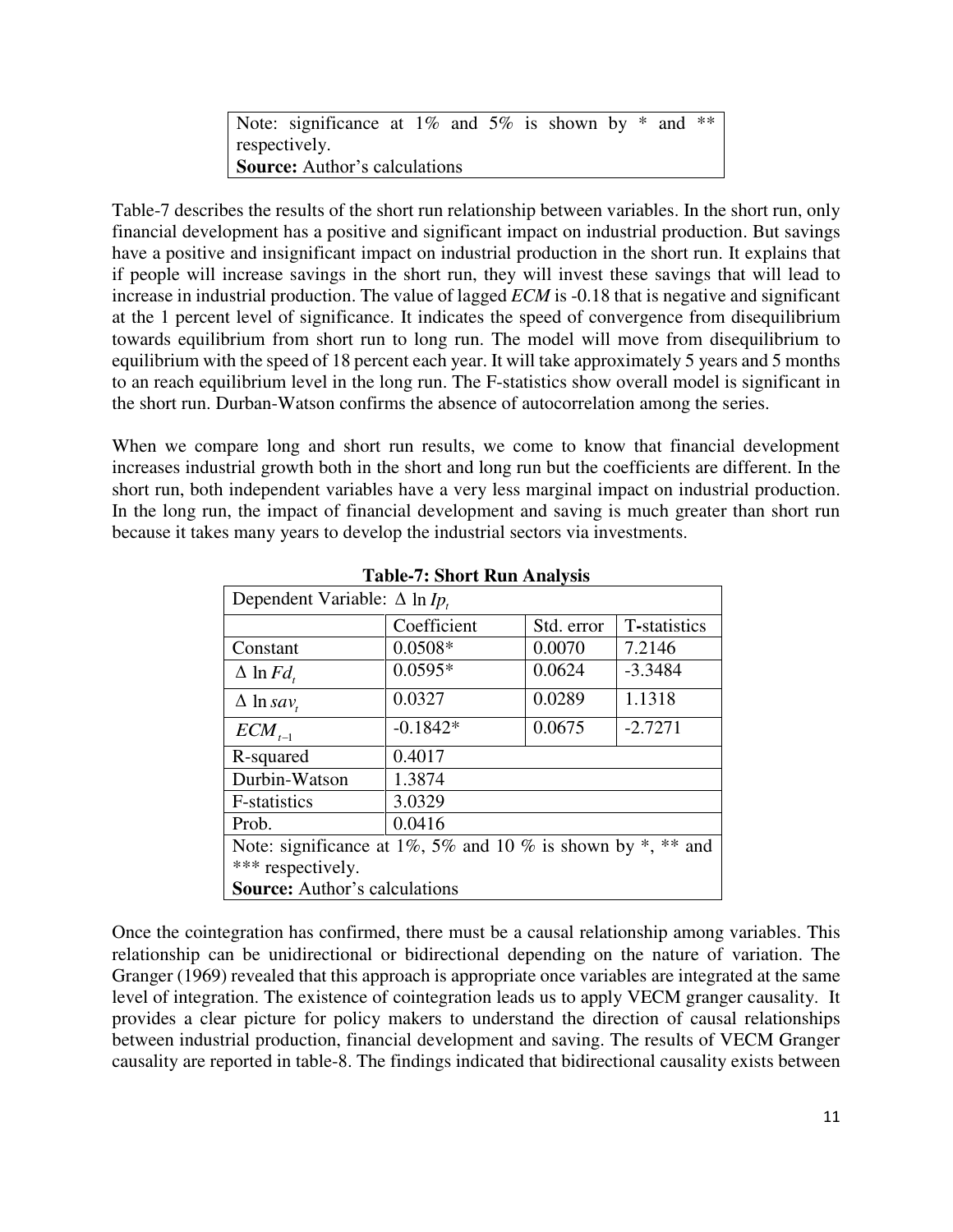financial development and industrial production only in the long run. Similarly, unidirectional causality running from financial development to savings has found in both long and short run.

| Variables                                                                    | <b>Short Run</b> |                  |             | Long run    |  |
|------------------------------------------------------------------------------|------------------|------------------|-------------|-------------|--|
|                                                                              | $\ln I_{p_t}$    | $\ln Fd_{\iota}$ | $\ln sav_t$ | $ECM_{t-1}$ |  |
| $\Delta$ ln Ip.                                                              |                  | 1.0512           | 0.0173      | $-0.7840**$ |  |
|                                                                              |                  | (0.3620)         | (0.9828)    | $(-2.1894)$ |  |
| $\Delta$ ln $Fd$ ,                                                           | 1.0130           |                  | 1.3234      | $-0.2209**$ |  |
|                                                                              | (0.3752)         |                  | (0.2813)    | $(-2.5802)$ |  |
| $\Delta$ ln sav                                                              | 0.5638           | $2.6457***$      |             | $-0.7490*$  |  |
|                                                                              | (0.5749)         | (0.0874)         |             | $(-4.3977)$ |  |
| Note: Significance at 1%, 5% and 10% is shown by *, ** and *** respectively. |                  |                  |             |             |  |
| <b>Source:</b> Author's calculations                                         |                  |                  |             |             |  |

**Table-8: VECM Granger Causality Analysis** 

The existing literature argued that VECM Granger causality approach cannot capture the causal relationship between the variables beyond the selected time period. This deteriorates the effectiveness of casual results. To evaluate the causality relationship beyond the sample period, the innovative accounting approach is much better to test the power of causal relationship between financial development, industrial production and savings. The VECM Granger causality does not provide the magnitude of predicted error variance and effect of shocks. These deficiencies can be covered by applying the innovative accounting approach. We divide innovative accounting approach in two parts such as variance decomposition and the impulse response function. Pesaran and Shin (1999) have designated generalized forecast error variance decomposition method. It shows the proportional contribution in one variable due to innovative shocks stemming in other variables. Further, the generalized forecast error variance decomposition approach estimates the simultaneous shock effects. Engle and Granger (1987) and Ibrahim (2005) argued that with VAR framework, variance decomposition approach produces better results as compared to other traditional approaches.

The results of Variance Decomposition Approach (VDA) are presented in table-9. The results indicate that 81 % of industrial production is contributed by its own innovative shocks. The financial development contributes in explaining the industrial production by 17 percent. Similarly, 1.3 percent of industrial production is explained by savings. The contribution in financial development by industrial production is 20 percent. Similarly, savings contribute in financial development by 0.2 percent. Moreover, 79 percent of financial development is explained by its own innovative shocks. The share of industrial production and financial development to explain saving has increased by 42 percent and 16 percent, respectively due to one standard shock running in industrial production and saving.

# **Table-9: Variance Decomposition Approach**

Variance Decomposition of  $\ln I_{P_t}$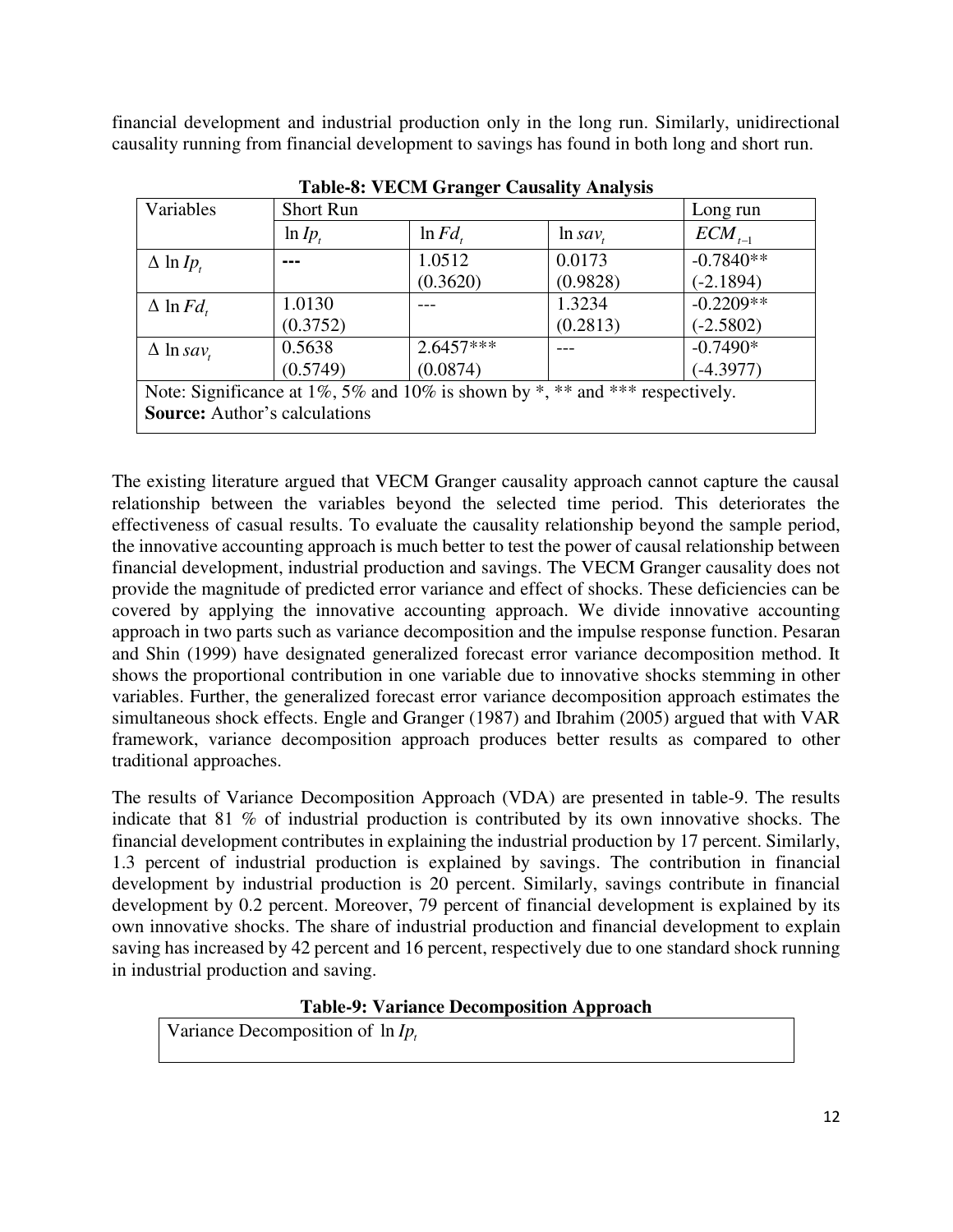| Period                                             | S.E.                                 | $ln I_{p_t}$ | $\ln F d$ ,  | $\ln sav_t$ |  |
|----------------------------------------------------|--------------------------------------|--------------|--------------|-------------|--|
| $\mathbf{1}$                                       | 0.030981.                            | 100.00       | 0.0000       | 0.0000      |  |
| $\overline{2}$                                     | 0.0488                               | 87.738       | 10.461       | 1.8002      |  |
| 3                                                  | 0.0642                               | 78.369       | 19.204       | 2.4262      |  |
| $\overline{4}$                                     | 0.0769                               | 75.746       | 22.065       | 2.1885      |  |
| 5                                                  | 0.0875                               | 76.147       | 21.977       | 1.8746      |  |
| 6                                                  | 0.0967                               | 77.259       | 21.082       | 1.6568      |  |
| $\overline{7}$                                     | 0.1046                               | 78.350       | 20.124       | 1.5250      |  |
| 8                                                  | 0.1116                               | 79.326       | 19.228       | 1.4447      |  |
| 9                                                  | 0.1178                               | 80.226       | 18.382       | 1.3912      |  |
| 10                                                 | 0.1234                               | 81.070       | 17.576       | 1.3530      |  |
|                                                    | Variance Decomposition of $\ln Fd$ , |              |              |             |  |
| Period                                             | S.E.                                 | $ln I_{p_t}$ | $\ln Fd_{t}$ | $\ln sav_t$ |  |
| $\mathbf{1}$                                       | 0.0802                               | 2.2127       | 97.989       | 0.0000      |  |
| $\overline{2}$                                     | 0.1315                               | 4.0075       | 95.270       | 0.7222      |  |
| 3                                                  | 0.1717                               | 5.4852       | 93.902       | 0.6125      |  |
| $\overline{4}$                                     | 0.2009                               | 7.8001       | 91.736       | 0.4631      |  |
| 5                                                  | 0.2234                               | 10.361       | 89.263       | 0.3752      |  |
| 6                                                  | 0.2419                               | 12.761       | 86.916       | 0.3218      |  |
| $\overline{7}$                                     | 0.2576                               | 14.924       | 84.790       | 0.2890      |  |
| 8                                                  | 0.2711                               | 16.911       | 82.819       | 0.2692      |  |
| 9                                                  | 0.2828                               | 18.803       | 80.942       | 0.2572      |  |
| 10                                                 | 0.2932                               | 20.614       | 79.134       | 0.2506      |  |
| Variance Decomposition of $\ln \overline{sav_{n}}$ |                                      |              |              |             |  |
| Period                                             | S.E.                                 | $ln I_{P_t}$ | $\ln F d$ ,  | $\ln sav_t$ |  |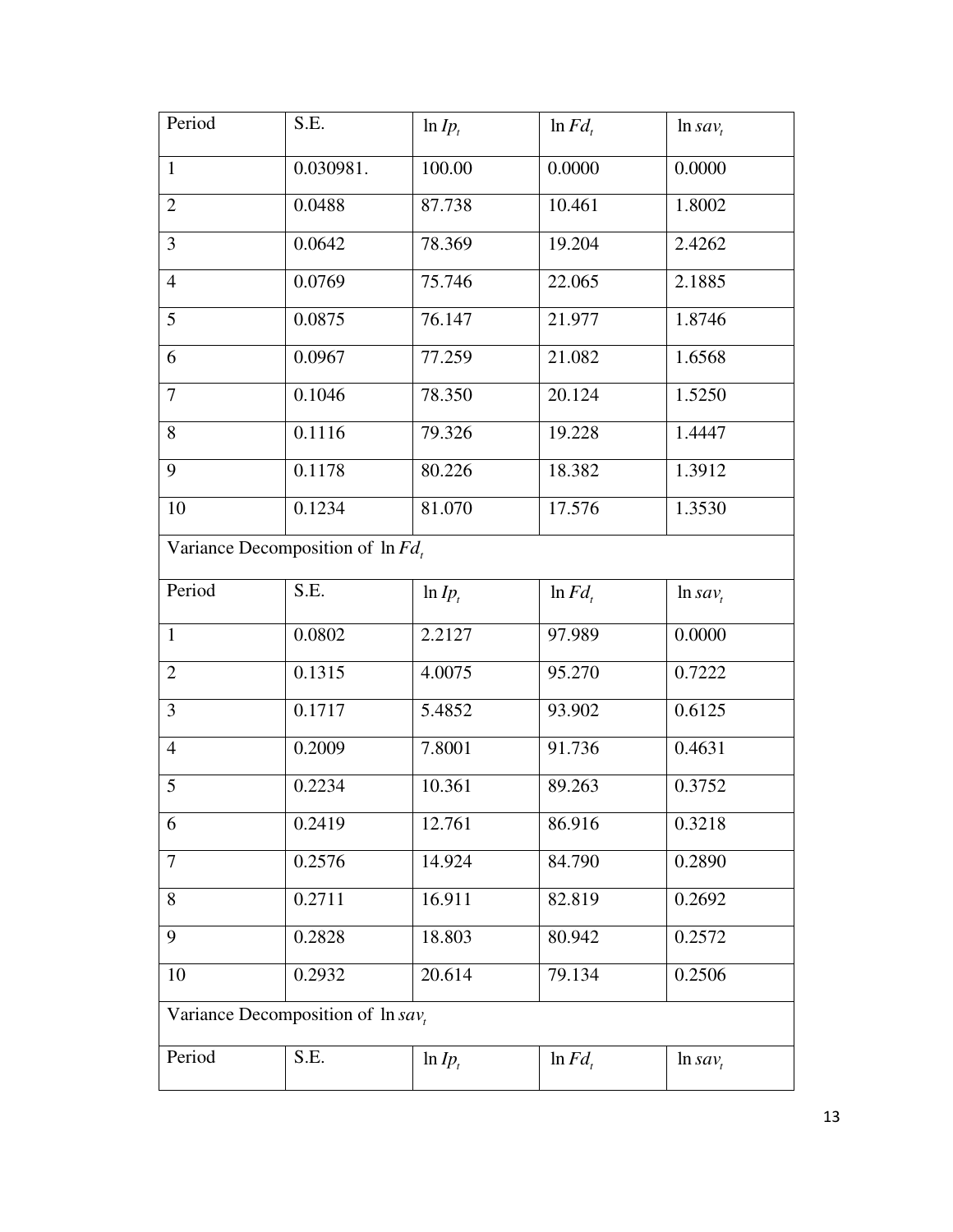| $\mathbf{1}$   | 0.1634                        | 0.0690 | 5.0517 | 94.879 |
|----------------|-------------------------------|--------|--------|--------|
| $\overline{2}$ | 0.1894                        | 0.0608 | 19.326 | 80.612 |
| $\overline{3}$ | 0.1983                        | 8.6278 | 17.800 | 73.571 |
| $\overline{4}$ | 0.2159                        | 19.632 | 18.201 | 62.166 |
| 5              | 0.2299                        | 26.852 | 18.282 | 54.864 |
| 6              | 0.2396                        | 31.495 | 17.820 | 50.683 |
| $\overline{7}$ | 0.2473                        | 34.955 | 17.326 | 47.717 |
| 8              | 0.2543                        | 37.798 | 16.950 | 45.251 |
| 9              | 0.2607                        | 40.173 | 16.685 | 43.141 |
| 10             | 0.2664                        | 42.149 | 16.485 | 41.364 |
|                | Source: Author's calculations |        |        |        |

The impulse response function is alternative to Variance Decomposition Approach (VDA) that shows how long and to what extent dependent variable react due to shock stemming in the independent variable. Figur-1 showing the results of the impulse response function. The results predict that the response in industrial production due to shocks stemming in financial development is positive, initially goes upward by  $3<sup>rd</sup>$  time horizon then decline. The response of industrial production to saving is also positive. The response in financial development due to shocks stemming in industrial production is positive all the time. The contribution of financial development to saving moves upward from zero. Industrial production contributes saving positively, but financial development contributes saving initially positively than negatively after a 3<sup>rd</sup> time horizon. These findings of the impulse response function confirm the finds of variance decomposition.

# **5. Conclusion and Recommendation:**

The prime objective of this study is to check the impact of financial development on industrial production by adding savings as a supporting variable for the time period 1972-2014 in case of Pakistan. The stationary of data is checked by Ng-Perron unit root test and this test confirm integrated order at 1<sup>st</sup> difference. We have applied Bayer and Hanck (2013) combine cointegration to explore the cointegration between variables. The results confirm the existence of the long run relationship between financial development, industrial production and savings. In the long run, financial development and savings have a positive and significant impact on industrial production. In the short run, only financial development has a positive and significant impact on industrial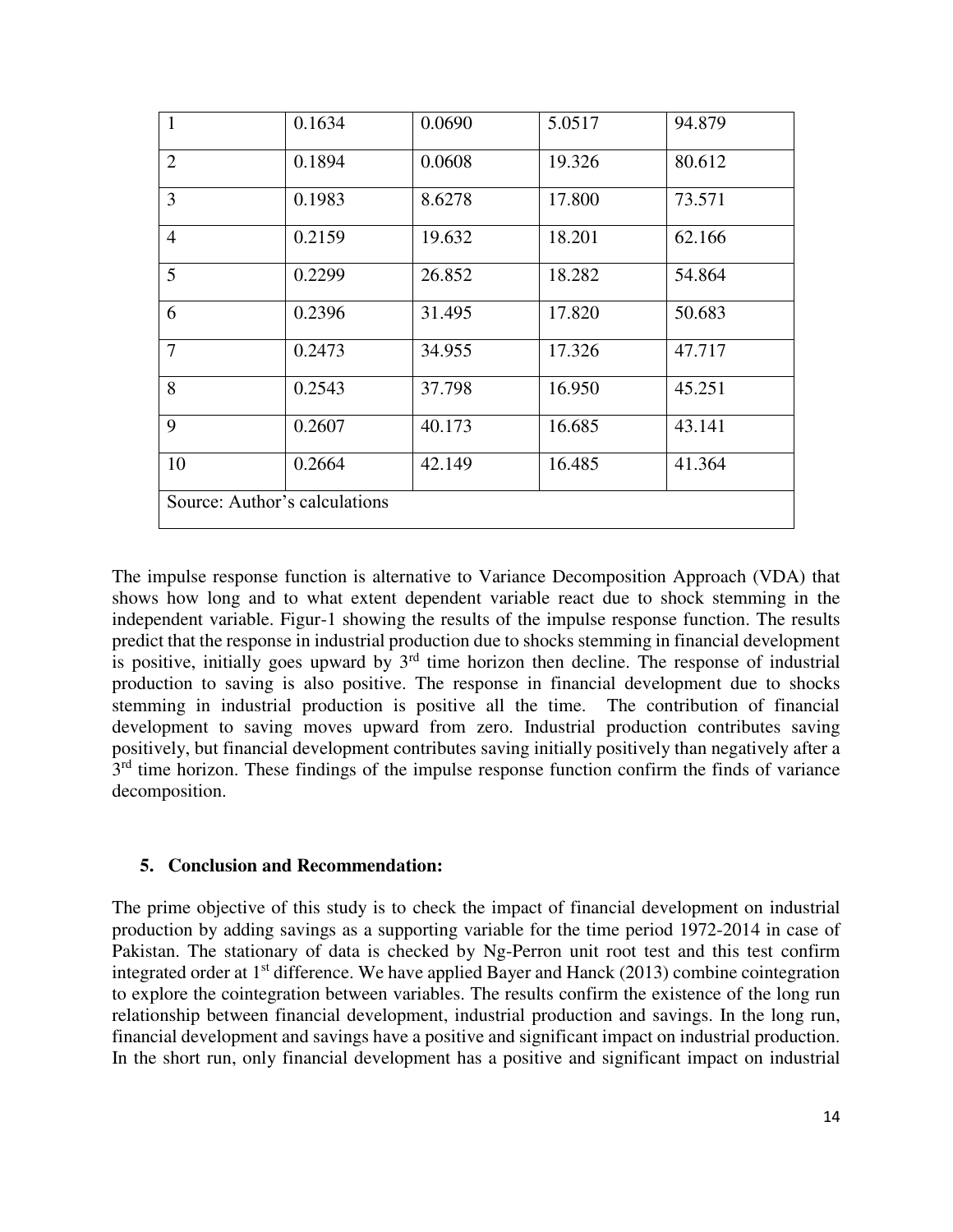production. The value of *ECMt-1* is -0.18 that explain deviations from short run towards long run. It approximately takes 5 years and 5 months to reach an equilibrium level.

The direction of causal relationships, we have applied VECM Granger causality approach. The results reveal the bidirectional causal relationship between industrial production, financial development and savings in the long run. A unidirectional causality seems from financial development to savings. Due to some limitations of VECM, we apply innovative accounting approach to analysis the magnitude of predicted error variance and effect of shocks. The variance decomposition approach argues that financial development plays a vital role in explaining industrial production till 10-year time horizon. We also find a feedback effect between financial development and industrial production The impulse response function also confirms the results of variance decomposition.

The findings of this study strongly support the policies to enhance financial system that helps economic growth via industrial production in Pakistan. The well-established financial sector will have a positive impact on industrial production and ultimately on the economy in two ways. First, the financial sector provides the loans to the investors, which leads to industrial production. Second, efficient financial market motives households invest their savings in financial instruments leading to boost investment. The Government should reduce credit constrain that will increase investments in the industrial sector due to a reduction in capital cost. The developed financial sector will also help to allocate financial resources in Pakistan efficiently. Policy makers should eliminate ceiling on the interest rate and funds should be available at lower cost. In 2010, International Monitory funds (IMF) decoded to uplift of interest rate ceiling for more financial development. The availability of funds and credits at the lower rate will increase industrial production through productive investments. Moreover, introducing new technologies will also improve the financial system. Policy makers should consider these points to develop the financial sector in Pakistan, thus help to stimulate industrial growth.

#### **Acknowledgement:**

The authors are thankful to the anonymous referees of this journal for their extremely useful comments and suggestions to improve the quality of this article. The usual disclaimers apply.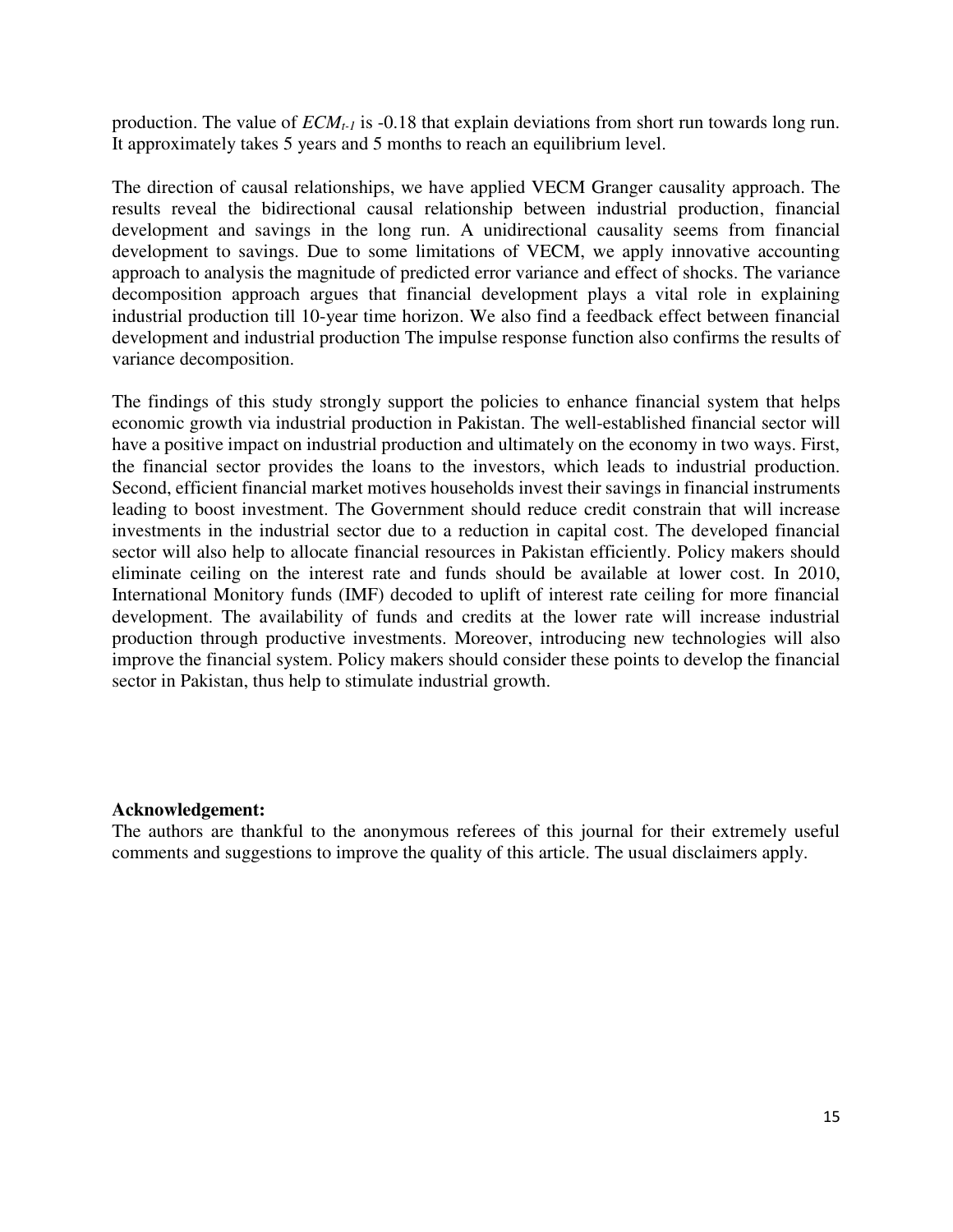#### **References**

- **1.** Arouri, M., Uddin, G. S., Nawaz, K., Shahbaz, M., & Teulon, F. (2014). Causal Linkages between Financial Development, Trade Openness and Economic Growth: Fresh Evidence from Innovative Accounting Approach in Case of Bangladesh. Working papers 2014-037, Department of Research, Ipag Business School.
- **2.** Abiad, A., Oomes, N., & Ueda, K. (2008). The quality effect: Does financial liberalization improve the allocation of capital? *Journal of Development Economics*, *87*(2), 270-282.
- **3.** Aziz, J., & Duenwald, C. (2002). *Growth-financial intermediation nexus in China* (No. 2002-2194). International Monetary Fund.
- **4.** Bagehot, W. (1873). Lombard Street, Homewood, IL: Richard D. *Irwin, (1962 Edition)*.
- **5.** Bayer, C., & Hanck, C. (2013). Combining Non-Cointegration Tests. *Journal of Time Series Analysis*, 34(1), 83-95.
- **6.** Boswijk, P. H. (1994). Testing for Unstable Root in Conditional and Structural Error Correction Models. *Journal of Econometrics*, 63(1), 37-60
- **7.** Banerjee, A., Dolado, J., & Mestre, R. (1998). Error-Correction Mechanism Tests for Cointegration in A Single-Equation Framework. *Journal of Time Series Analysis*, 19(3), 267-283
- **8.** Bencivenga, V. R., & Smith, B. D. (1991). Financial intermediation and endogenous growth. *The Review of Economic Studies*, *58*(2), 195-209.
- **9.** Becker, B., & Greenberg, D. (2003). The real effects of finance: evidence from exports. *2004-02-14)[2013-04-09]. http://wwwl fee. uva. nL/fm/PAPERS/beckergreenberg, pdf*
- **10.** Calderón, C., & Liu, L. (2003). The direction of causality between financial development and economic growth. *Journal of development economics*,*72*(1), 321-334.
- **11.** Chen, M., & Guariglia, A. (2013). Internal financial constraints and firm productivity in China: Do liquidity and export behavior make a difference? *Journal of Comparative Economics*, *41*(4), 1123-1140.
- **12.** Chang, T. (2002). Financial development and economic growth in Mainland China: a note on testing demand-following or supply-leading hypothesis. *Applied Economics Letters*, *9*(13), 869-873.
- **13.** Deidda, L., & Fattouh, B. (2002). Non-linearity between finance and growth. *Economics Letters*, *74*(3), 339-345.
- **14.** Demetriades, P. O., & Hussein, K. A. (1996). Does financial development cause economic growth? Time-series evidence from 16 countries. *Journal of development Economics*, *51*(2), 387-411.
- **15.** Dickey, D. A., & Fuller, W. A. (1981). Likelihood ratio statistics for autoregressive time series with a unit root. *Econometrica,* 49, 1057-1079
- **16.** Elliot, G., Rothenberg, T. J., & Stock, J. H. (1996). Efficient tests for an autoregressive unit root. *Econometrica, 64, 813-36*
- **17.** Engle, R. F., & Granger, C. W. (1987). Co-integration and error correction: representation, estimation and testing. *Econometrica: Journal of the Econometric Society*, 251-276.
- **18.** FitzGerald, V. (2006). Financial development and economic growth: a critical view. *World Economic and Social Survey*.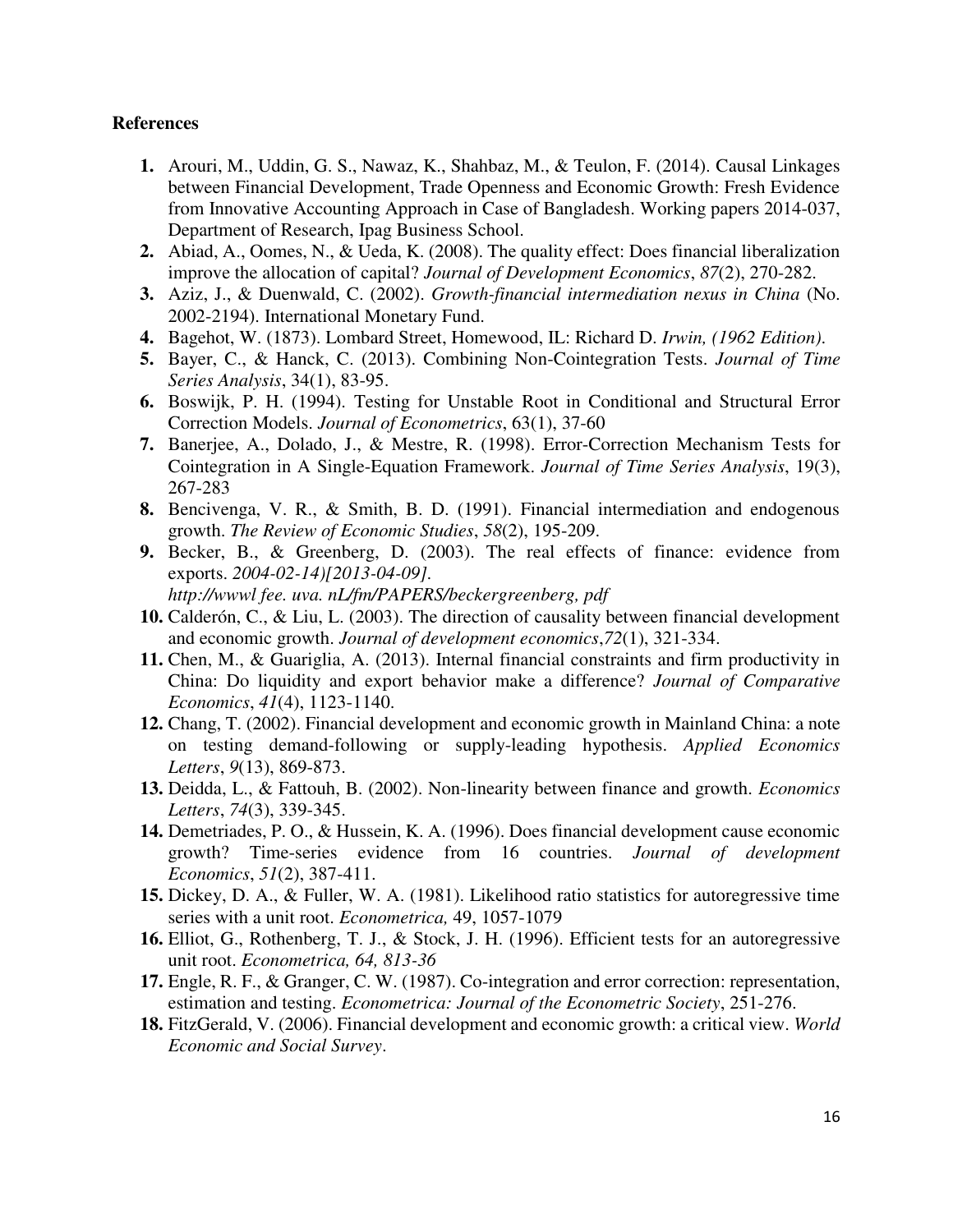- **19.** Guryay, E., Safakli, O. V., & Tuzel, B. (2007). Financial development and economic growth: Evidence from Northern Cyprus. *International Research Journal of Finance and Economics*, *8*(2), 57-62.
- **20.** Granger, C. W. J. (1969). Investigating causal relations by econometric models and cross-spectral methods. *Econometrica*, 37, 424-438.
- **21.** Haber, S. H. (1991). Industrial concentration and the capital markets: A comparative study of Brazil, Mexico, and the United States, 1830–1930. *The Journal of Economic History*, *51*(03), 559-580.
- **22.** He, Q., Xue, C., & Zhu, C. (2014). Financial development and patterns of industrial specialization: Regional evidence from China.
- **23.** He, L. (2007). China's banking sector reform: a critical survey. Wong, J. and Shuanglin, L. (Eds), China's Surging Economy: adjusting for more balanced development, *8*, *World Scientific, New York, NY*
- **24.** Husain, I. (2005). Economy of Pakistan: an overview. In key Note Address at the expo 2005 Conference held at Karachi.
- **25.** Iimi, A. (2004). Banking sector reforms in Pakistan: economies of scale and scope, and cost complementarities. *Journal of Asian Economics*, *15*(3), 507-528.
- **26.** Ibrahim, M. H. (2005). Sectoral effects of monetary policy: evidence from Malaysia.. *Asian Economic Journal*, 19, 83-102.
- **27.** Jalil, A., & Feridun, M. (2011). Impact of financial development on economic growth: empirical evidence from Pakistan. *Journal of the Asia Pacific Economy*, *16*(1), 71-80.
- **28.** Johansen, S. (1991). Estimation and Hypothesis Testing of Cointegration Vectors in Gaussian Vector Autoregressive Model. *Econometrica: Journal of the Econometric Society*, 1551-1580.
- **29.** Jalil, A., & Ma, Y. (2008). Financial development and economic growth: time series evidence from Pakistan and China. *Journal of Economic Cooperation*, *29*(2), 29-68.
- *30.* Khan, M. A., & Qayyum, A. (2007). Trade, financial and growth nexus in Pakistan (No. 2007, 14). *Economic analysis working papers*
- *31.* Kyophilavong, P., Uddin, G. S., & Shahbaz, M. (2016). The nexus between financial development and economic growth in Lao PDR. *Global Business review*, 17(2), 303-317.
- **32.** Khan, M. A., Qayyum, A., Sheikh, S. A., & Siddique, O. (2005). Financial Development and Economic Growth: The Case of Pakistan [with Comments]. *The Pakistan Development Review*, 819-837.
- **33.** Kletzer, K., & Bardhan, P. (1987). Credit markets and patterns of international trade. *Journal of Development Economics*, *27*(1), 57-70.
- **34.** Lan, Y. W., Lin, D., & Lin, L. (2015). Financial Liberalization, Economic Growth and Investment Strategy: Lessons from Taiwan for New Industrial Countries. *Journal of Business Theory and Practice*, *3*(2), 188.
- **35.** Lee, S. H., Jung, Y., Lee, J., & Lee, S. (2015). Industrial Development, Financial Development and Regional Economic Growth in China. *Journal of Economics and Economic Education Research*, *16*(1), 227.
- **36.** Levine, R. (1997). Financial development and economic growth: views and agenda. *Journal of economic literature*, 688-726.
- **37.** Ljungwall, C., & Li, J. (2007). Financial sector development, FDI and economic growth in China. *China Center for Economic Research*.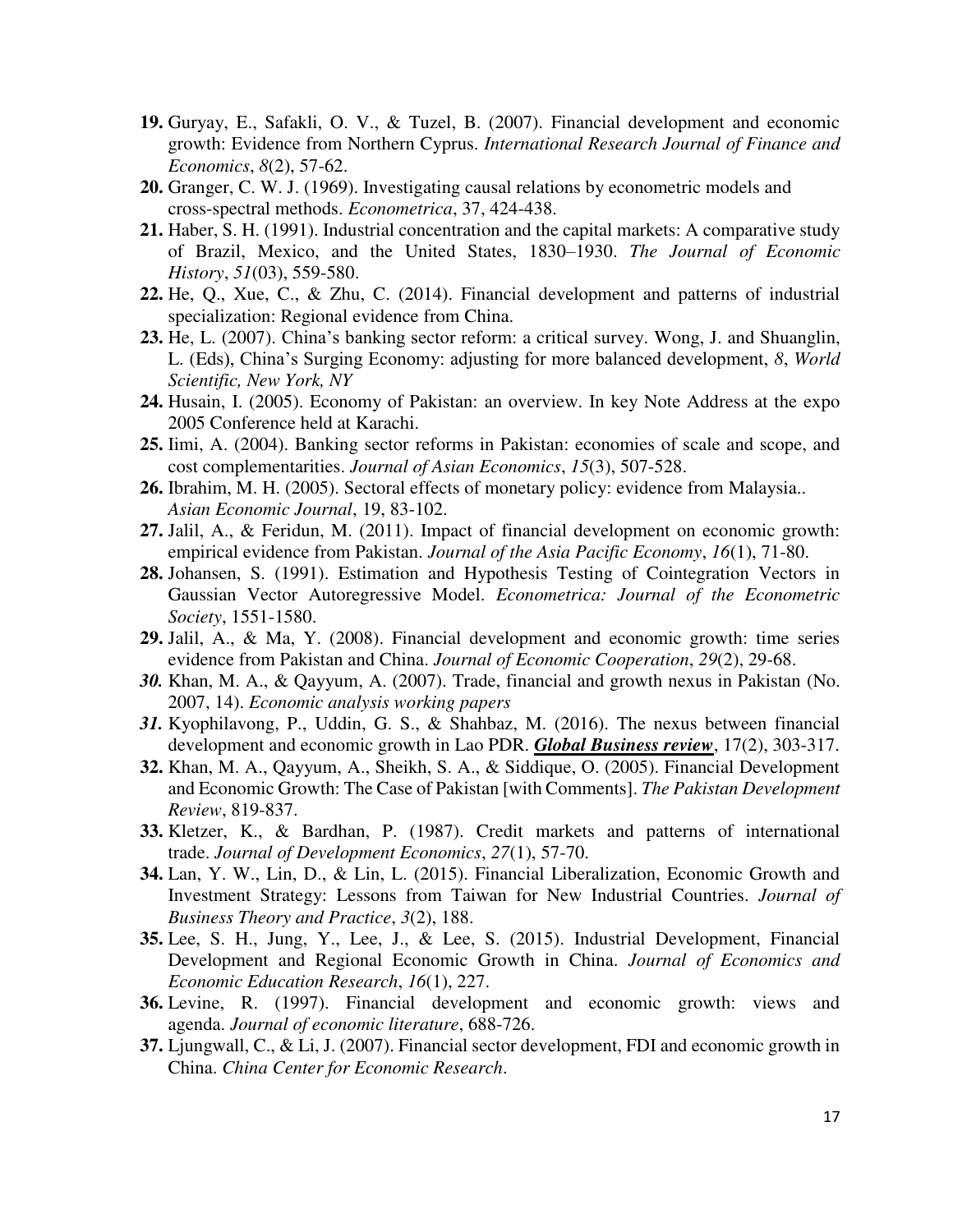- **38.** Liang, Q., & Jian-Zhou, T. (2006). Financial development and economic growth: Evidence from China. *China economic review*, *17*(4), 395-411.
- *39.* Lütkepohl, H. (2006). Structural vector autoregressive analysis for cointegrated variables. *AstA Advances in Statistical Analysis*. 90(1), 75–88.
- **40.** Luintel, K. B., & Khan, M. (1999). A quantitative reassessment of the finance–growth nexus: evidence from a multivariate VAR. *Journal of Development Economics*, *60*(2), 381- 405.
- **41.** Mahmood, A. (2013). Impact of Financial Development on Economic Growth of Pakistan. *Abasyn Journal of Social Sciences*, *6*(2), 106-116.
- **42.** McKinnon, R. I. (1973). *Money and capital in economic development*. Brookings Institution Press.
- **43.** Hye, Q. M. A, & Dolgopolova, I. (2011). Economics, finance and development in China: Johansen-Juselius co-integration approach. *Chinese Management Studies*, *5*(3), 311-324.
- **44.** Neusser, K., & Kugler, M. (1998). Manufacturing growth and financial development: evidence from OECD countries. *Review of economics and statistics*, *80*(4), 638-646.
- **45.** Ng, S., & P. Perron, (2001). Lag length selection and the construction of unit root test with good size and power. *Econometrica,* 69, 1519-1554
- **46.** Odhiambo, N. M. (2007). Supply‐leading versus demand‐following hypothesis: Empirical evidence from three SSA countries. *African Development Review*, *19*(2), 257-280.
- **47.** Omran, M., & Bolbol, A. (2003). Foreign direct investment, financial development, and economic growth: evidence from the Arab countries. *Review of Middle East Economics and Finance*, *1*(3), 231-249.
- **48.** Philips, P. C., & Ouliaris. (1990). Asymptotic properties of residual based tests for cointegration. Economatrica, 165-193.
- **49.** Patrick, H. T. (1966). Financial development and economic growth in underdeveloped countries. *Economic Development and Cultural Change*, 174-189.
- **50.** Pesaran, M.H., & Shin, Y. (1999). An autoregressive distributed-led modeling approach to cointegration analysis. In *Econometrics and Economic Theory in the 20th Century. The Ragnar Frisch Centennial Symposium*, ed. Steinar Strom. Cambridge: Cambridge University Press
- **51.** Phillips, P.C.B., & Perron. P. (1988). Testing for unit root in time series regression. *Biometrika*, 75, 335-346
- **52.** Polat, A., Shahbaz, M., Rehman, I. U., & Satti, S. L. (2015). Revisiting linkages between financial development, trade openness and economic growth in South Africa: fresh evidence from combined cointegration test. *Quality & Quantity*, *49*(2), 785-803.
- **53.** Qayyum, A. (2006). Money, inflation, and growth in Pakistan. *The Pakistan Development Review*, 203-212.
- **54.** Rahman, M. H. (2004). Financial Development—Economic Growth Nexus: A Case Study of Bangladesh. *The Bangladesh Development Studies*, 113-128.
- **55.** Rajan, R. G., & Zingales, L. (1998). Which capitalism? Lessons from the east Asian crisis. *Journal of Applied Corporate Finance*, *11*(3), 40-48.
- **56.** Kabango, G. P. (2009). *Financial liberalization and industry structure nexus: an investigation using dynamic heterogeneous panels from Malawian data* (Doctoral dissertation, University of Glasgow).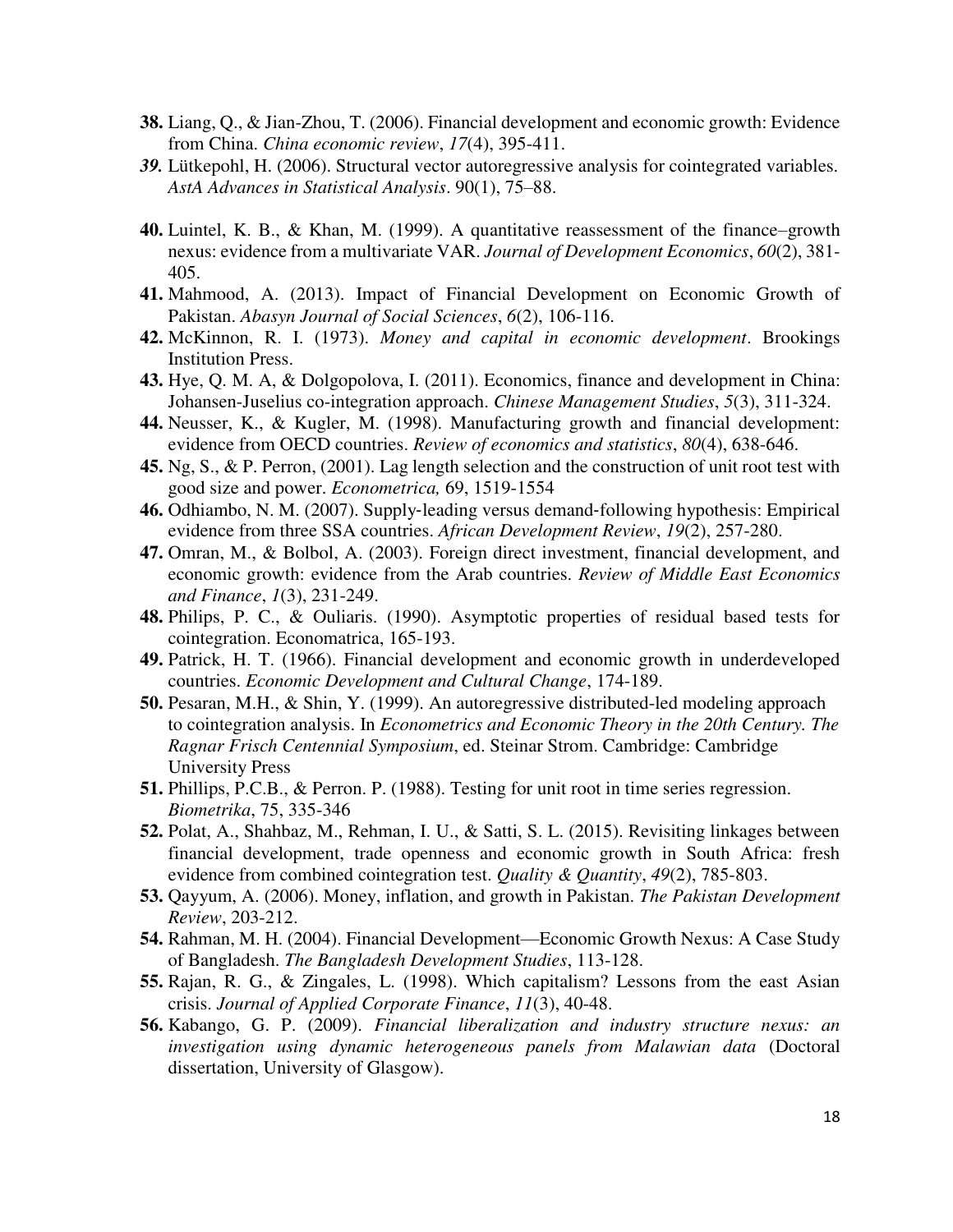- **57.** Schumpeter, J. A. (1912). Theorie der Wirtschaftlichen Entwicklung. Leipzig: Dunker & Humblot; The Theory of Economic Development, trans R. Opie. 1934.
- **58.** Schumpeter, J. A. (1934). *The theory of economic development: An inquiry into profits, capital, credit, interest, and the business cycle* (Vol. 55). Transaction publishers.
- **59.** Shahbaz, M., & Zur-Rahman, M.M. (2014). Exports, financial development and economic growth in Pakistan. *International Journal of Development Issues*, *13*(2), 155-170.
- **60.** Shahbaz, M., & Zur-Rahman, M. M. (2010). Foreign Capital Inflows-Growth Nexus and Role of Domestic Financial Sector. *Journal of Economic Research*, *15*(3), 207-231.
- **61.** Shan, J., & Jianhong, Q. (2006). Does Financial Development Lead Economic Growth? The Case of China. *Annals of Economics and Finance*, *7*(1), 197.
- **62.** Shan, J., (2005). Does financial development 'lead' economic growth? a vector autoregression appraisal? *Applied Economics*, 37, 1353–1367.
- **63.** Shaw, E. S. (1973). *Financial deepening in economic development* (Vol. 270). New York: Oxford University Press.
- **64.** Tadesse, S. (2004). Financial architecture and technology. *Research Paper.–Moore School of Business, University of South Carolina.–2004*.
- **65.** Udoh, E., & Ogbuag, U. (2012). Financial Sector Development and Industrial Production in Nigeria (1970-2009): An ARDL Co-integration Approach. *Journal of Applied Finance & Banking*, *2*(4), 49-68.